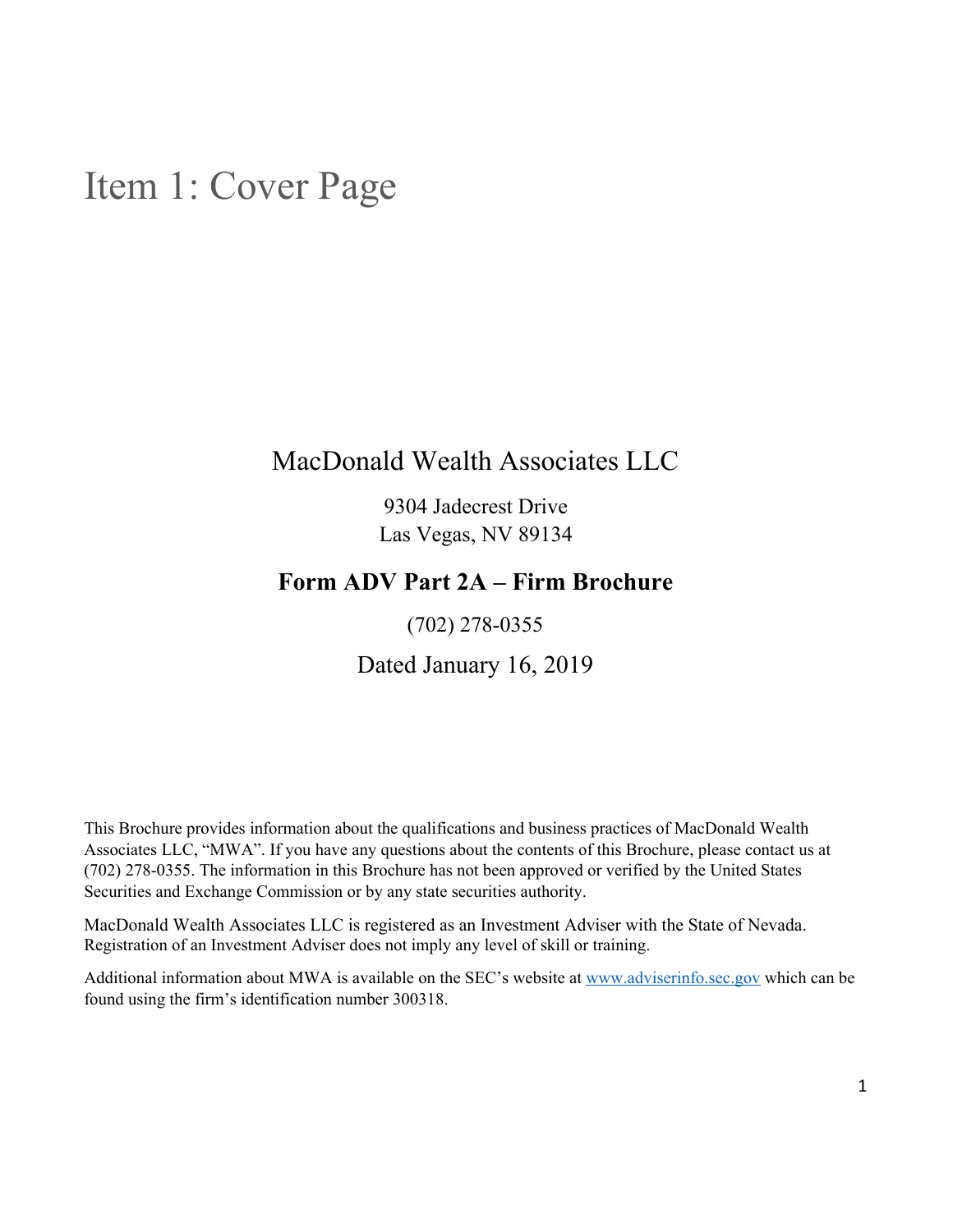# <span id="page-1-0"></span>Item 2: Material Changes

Since this is the first filing of the Form ADV Part 2A for MWA, there is nothing to report. In the future, any material changes during the year made will be reported here.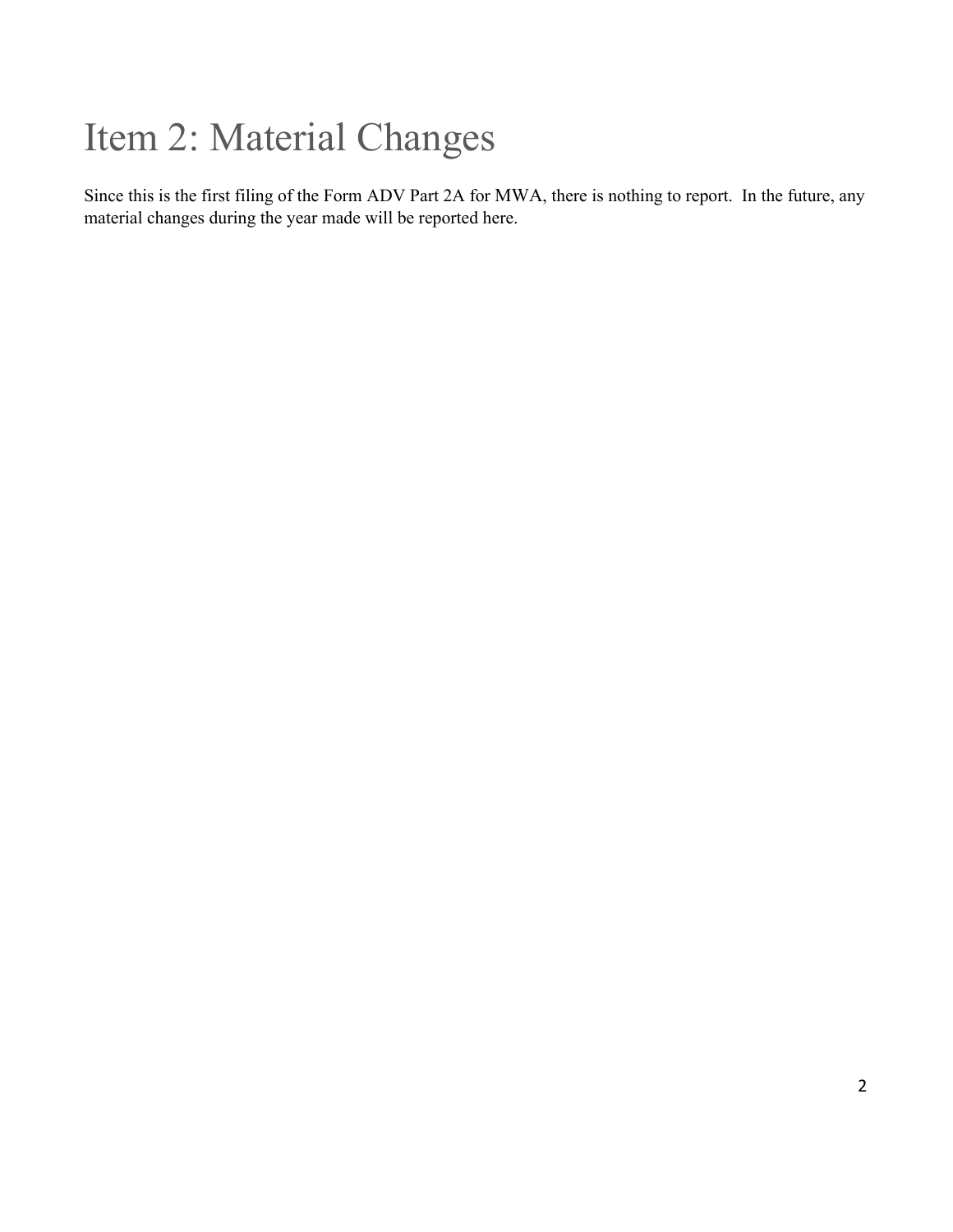## <span id="page-2-0"></span>Item 3: Table of Contents

## **Contents**

| <b>Item 1: Cover Page</b>                                                                      | $\mathbf{1}$     |
|------------------------------------------------------------------------------------------------|------------------|
| <b>Item 2: Material Changes</b>                                                                | $\boldsymbol{2}$ |
| <b>Item 3: Table of Contents</b>                                                               | 3                |
| <b>Item 4: Advisory Business</b>                                                               | 4                |
| Item 5: Fees and Compensation                                                                  | 7                |
| Item 6: Performance-Based Fees and Side-By-Side Management                                     | 10               |
| <b>Item 7: Types of Clients</b>                                                                | 10               |
| Item 8: Methods of Analysis, Investment Strategies and Risk of Loss                            | 10               |
| <b>Item 9: Disciplinary Information</b>                                                        | 13               |
| Item 10: Other Financial Industry Activities and Affiliations                                  | 14               |
| Item 11: Code of Ethics, Participation or Interest in Client Transactions and Personal Trading | 14               |
| <b>Item 12: Brokerage Practices</b>                                                            | 16               |
| <b>Item 13: Review of Accounts</b>                                                             | 16               |
| <b>Item 14: Client Referrals and Other Compensation</b>                                        | 17               |
| Item 15: Custody                                                                               | 17               |
| <b>Item 16: Investment Discretion</b>                                                          | 18               |
| <b>Item 17: Voting Client Securities</b>                                                       | 18               |
| <b>Item 18: Financial Information</b>                                                          | 18               |
| Item 19: Requirements for State-Registered Advisers                                            | 20               |
| Form ADV Part 2B - Brochure Supplement                                                         | 22               |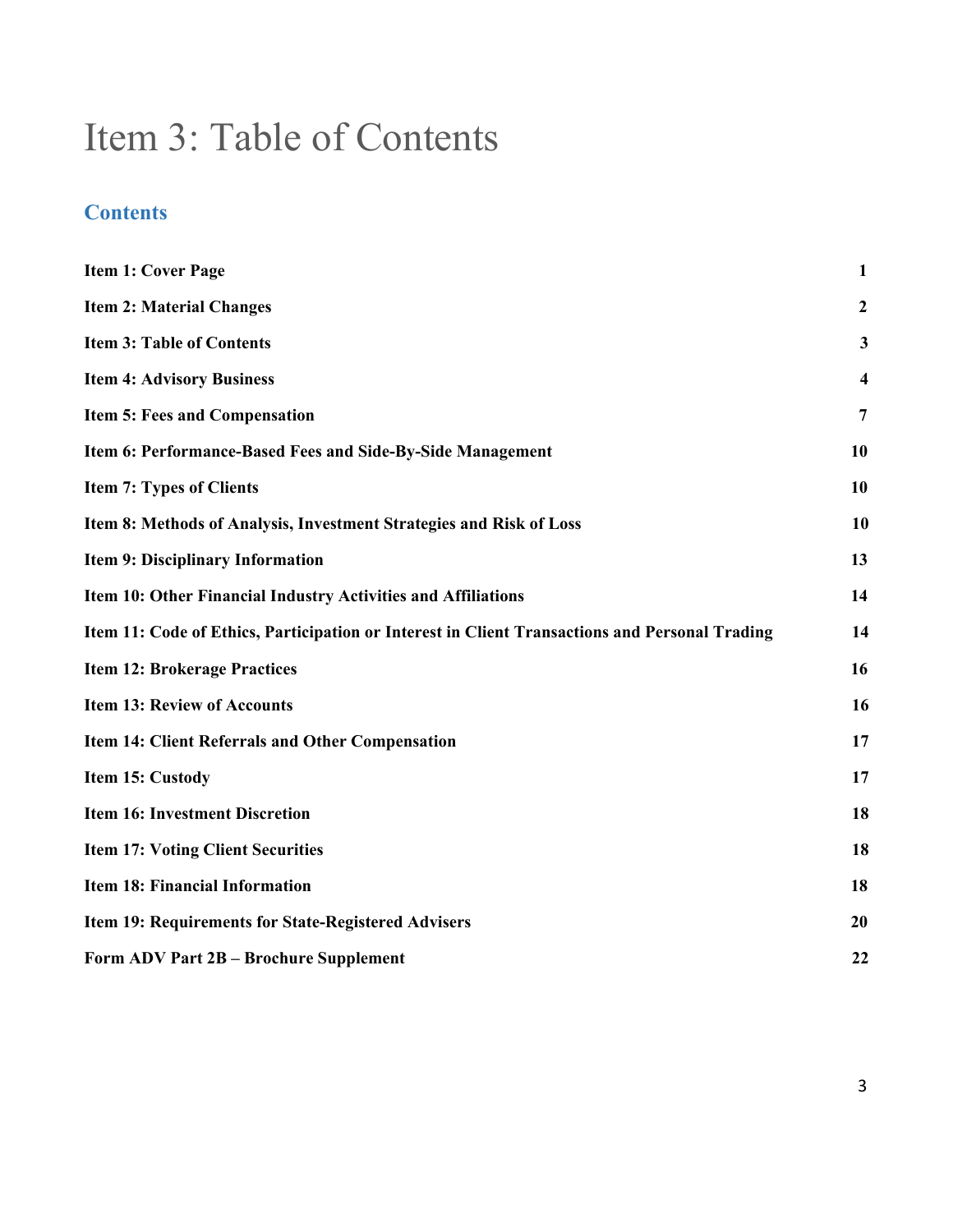# <span id="page-3-0"></span>Item 4: Advisory Business

## **Description of Advisory Firm**

MacDonald Wealth Associates LLC is registered as an Investment Adviser with the State of Nevada. We were founded in December, 2018. Rebecca MacDonald is the principal owner of MWA. Because MWA is a new entity, it currently reports no discretionary or non-discretionary Assets Under Management. Assets Under Management were calculated as of January, 2019.

## **Types of Advisory Services**

#### **Investment Advisory Services**: **Use of Third Party Managers, Outside Managers, or Sub-Advisors (TAMPs)**

We offer the use of Third Party Managers, Outside Managers, or Sub-Advisors (TAMPs) for portfolio management services. We assist clients in selecting an appropriate allocation model, completing the Outside Manager's investor profile questionnaire, interacting with the Outside Manager and reviewing the Outside Manager. Our review process and analysis of outside managers is further discussed in Item 8 of this Form ADV Part 2A. Additionally, we will meet with the client on a periodic basis to discuss changes in their personal or financial situation, suitability, and any new or revised restrictions to be applied to the account. Fees pertaining to this service are outlined in Item 5 of this brochure.

#### XY Investment Solutions ("XYIS")

XY Investment Solutions ("XYIS") builds investment models through a technology solution and supports financial planners with investment strategies based on research, experience, and sound rationale. XYIS primarily allocates client assets among various mutual funds, exchange-traded funds ("ETFs"). XYIS may also allocate client assets in individual debt and equity securities, options, and independent investment managers. XYIS's services are based on long-term investment strategies incorporating the principles of Modern Portfolio Theory. XYIS manages client investments in model portfolios on a discretionary basis.

#### **Financial Planning**

We provide financial planning services on topics such as retirement planning, risk management, college savings, cash flow, debt management, work benefits, and estate and incapacity planning.

Financial planning is a comprehensive evaluation of a client's current and future financial state by using currently known variables to predict future cash flows, asset values, and withdrawal plans. The key defining aspect of financial planning is that through the financial planning process, all questions, information, and analysis will be considered as they affect and are affected by the entire financial and life situation of the client. Clients purchasing this service will receive a written or an electronic report, providing the client with a detailed financial plan designed to achieve his or her stated financial goals and objectives.

In general, the financial plan will address any or all of the following areas of concern. The client and advisor will work together to select the specific areas to cover. These areas may include, but are not limited to, the following: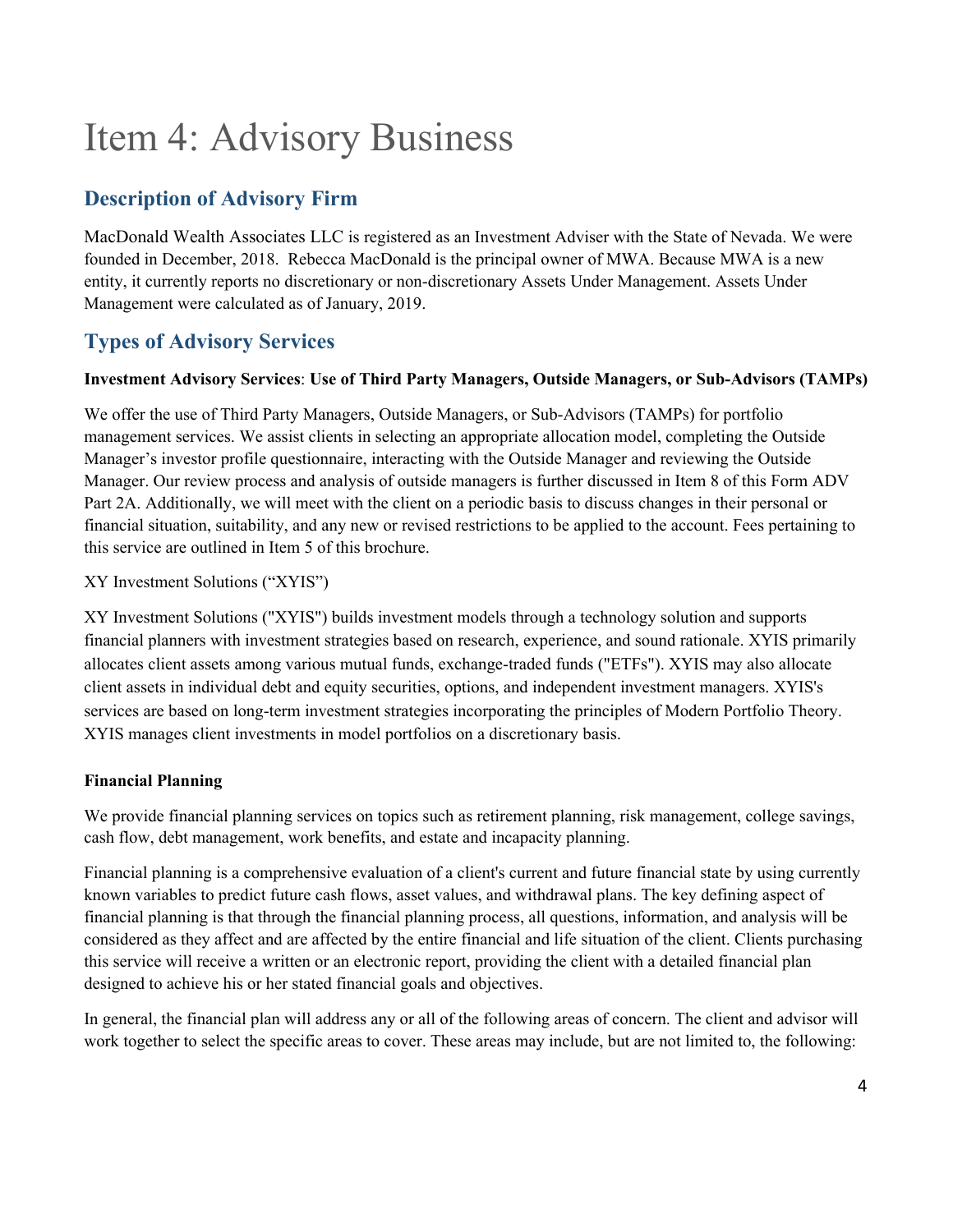- **Business Planning:** We provide consulting services for clients who currently operate their own business, are considering starting a business, or are planning for an exit from their current business. Under this type of engagement, we work with you to assess your current situation, identify your objectives, and develop a plan aimed at achieving your goals.
- **Cash Flow and Debt Management**: We will conduct a review of your income and expenses to determine your current surplus or deficit along with advice on prioritizing how any surplus should be used or how to reduce expenses if they exceed your income. Advice may also be provided on which debts to pay off first based on factors such as the interest rate of the debt and any income tax ramifications. We may also recommend what we believe to be an appropriate cash reserve that should be considered for emergencies and other financial goals, along with a review of accounts (such as money market funds) for such reserves, plus strategies to save desired amounts.
- **College Savings**: Includes projecting the amount that will be needed to achieve college or other post-secondary education funding goals, along with advice on ways for you to save the desired amount. Recommendations as to savings strategies are included, and, if needed, we will review your financial picture as it relates to eligibility for financial aid or the best way to contribute to grandchildren (if appropriate).
- **Employee Benefits Optimization**: We will provide review and analysis as to whether you, as an employee, are taking the maximum advantage possible of your employee benefits. If you are a business owner, we will consider and/or recommend the various benefit programs that can be structured to meet both business and personal retirement goals.
- **Estate Planning**: This usually includes an analysis of your exposure to estate taxes and your current estate plan, which may include whether you have a will, powers of attorney, trusts, and other related documents. Our advice also typically includes ways for you to minimize or avoid future estate taxes by implementing appropriate estate planning strategies such as the use of applicable trusts. We always recommend that you consult with a qualified attorney when you initiate, update, or complete estate planning activities. We may provide you with contact information for attorneys who specialize in estate planning when you wish to hire an attorney for such purposes. From time-to-time, we will participate in meetings or phone calls between you and your attorney with your approval or request.
- **Financial Goals**: We will help clients identify financial goals and develop a plan to reach them. We will identify what you plan to accomplish, what resources you will need to make it happen, how much time you will need to reach the goal, and how much you should budget for your goal.
- **Insurance**: Review of existing policies to ensure proper coverage for life, health, disability, long-term care, liability, home, and automobile.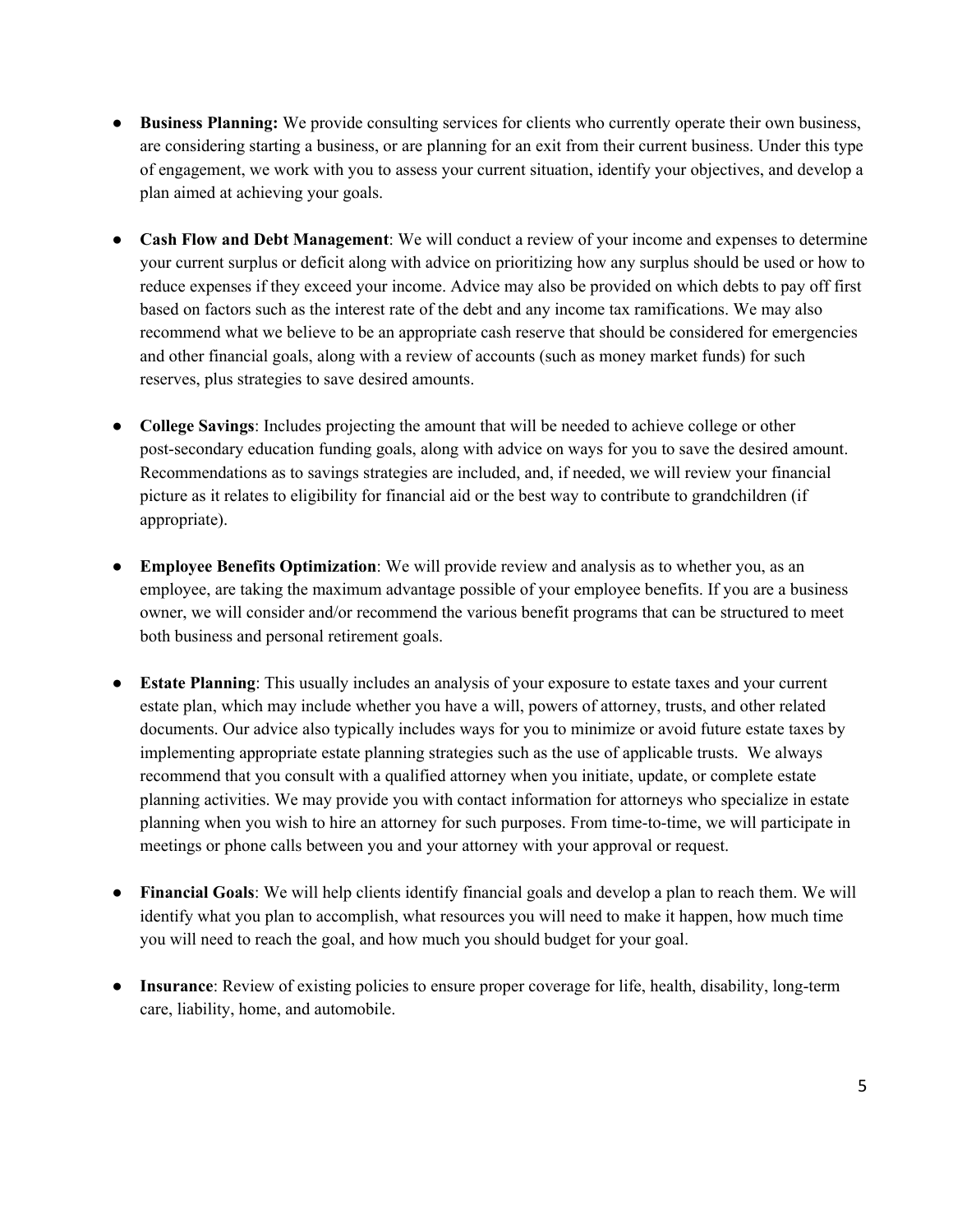- **Investment Analysis**: This may involve developing an asset allocation strategy to meet clients' financial goals and risk tolerance, providing information on investment vehicles and strategies, reviewing employee stock options, as well as assisting you in establishing your own investment account at a selected broker/dealer or custodian. The strategies and types of investments we may recommend are further discussed in Item 8 of this brochure.
- **Retirement Planning**: Our retirement planning services typically include projections of your likelihood of achieving your financial goals, typically focusing on financial independence as the primary objective. For situations where projections show less than the desired results, we may make recommendations, including those that may impact the original projections by adjusting certain variables (e.g., working longer, saving more, spending less, taking more risk with investments).

If you are near retirement or already retired, advice may be given on appropriate distribution strategies to minimize the likelihood of running out of money or having to adversely alter spending during your retirement years.

- **Risk Management:** A risk management review includes an analysis of your exposure to major risks that could have a significant adverse impact on your financial picture, such as premature death, disability, property and casualty losses, or the need for long-term care planning. Advice may be provided on ways to minimize such risks and about weighing the costs of purchasing insurance versus the benefits of doing so and, likewise, the potential cost of not purchasing insurance ("self-insuring").
- **Tax Planning Strategies:** Advice may include ways to minimize current and future income taxes as a part of your overall financial planning picture. For example, we may make recommendations on which type of account(s) or specific investments should be owned based in part on their "tax efficiency," with consideration that there is always a possibility of future changes to federal, state or local tax laws and rates that may impact your situation.

We recommend that you consult with a qualified tax professional before initiating any tax planning strategy, and we may provide you with contact information for accountants or attorneys who specialize in this area if you wish to hire someone for such purposes. We will participate in meetings or phone calls between you and your tax professional with your approval.

#### **Comprehensive Financial Planning**

This service involves working one-on-one with a planner over an extended period of time. By paying a fixed monthly fee, clients get to work with a planner who will work with them to develop and implement their plan. The planner will monitor the plan, recommend any changes and ensure the plan is up to date.

Upon desiring a comprehensive plan, a client will be taken through establishing their goals and values around money. They will be required to provide information to help complete the following areas of analysis: net worth, cash flow, insurance, credit scores/reports, employee benefit, retirement planning, insurance, investments, college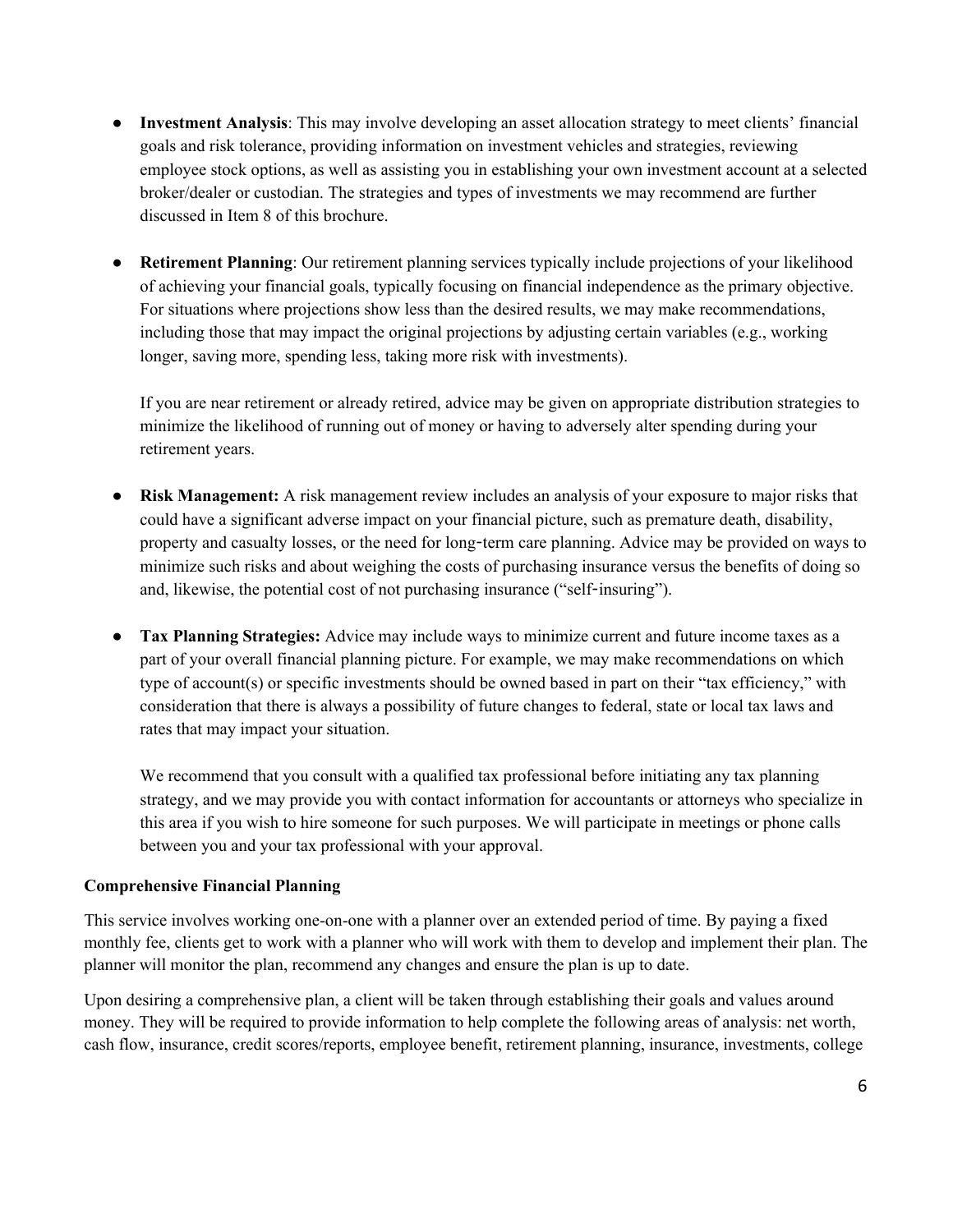planning and estate planning. Once the client's information is reviewed, their plan will be built and analyzed, and then the findings, analysis and potential changes to their current situation will be reviewed with the client. Clients subscribing to this service will receive a written or an electronic report, providing the client with a detailed financial plan designed to achieve his or her stated financial goals and objectives. If a follow-up meeting is required, we will meet at the client's convenience. The plan and the client's financial situation and goals will be monitored throughout the year and follow-up phone calls and emails will be made to the client to confirm that any agreed upon action steps have been carried out. On an annual basis, there will be a full review of this plan to ensure its accuracy and ongoing appropriateness. Any needed updates will be implemented at that time.

#### **Educational Seminars and Speaking Engagements**

We may provide seminars on an "as announced" basis for groups seeking general advice on investments and other areas of personal finance. The content of these seminars will vary depending upon the needs of the attendees. These seminars are purely educational in nature and do not involve the sale of any investment products. Information presented will not be based on any individual's person's need, nor does MWA provide individualized investment advice to attendees during these seminars.

#### **Client Tailored Services and Client Imposed Restrictions**

We offer the same suite of services to all of our clients. However, specific client financial plans and their implementation are dependent upon the client Investment Policy Statement which outlines each client's current situation (income, tax levels, and risk tolerance levels) and is used to construct a client specific plan to aid in the selection of a portfolio that matches restrictions, needs, and targets.

Clients are able to specify, within reason, any limitations they would like to place on discretionary authority as it pertains to individual securities and/or sectors that will be traded in their account, by notating these items on the executed advisory agreement.

#### **Wrap Fee Programs**

We do not participate in wrap fee programs.

## <span id="page-6-0"></span>Item 5: Fees and Compensation

Please note, unless a client has received the firm's disclosure brochure at least 48 hours prior to signing the investment advisory contract, the investment advisory contract may be terminated by the client within five (5) business days of signing the contract without incurring any advisory fees. How we are paid depends on the type of advisory service we are performing. Please review the fee and compensation information below.

#### **Investment Advisory Services: Use of Third Party Managers, Outside Managers, or Sub-Advisors (TAMPs)**

The standard advisory fee is based on the market value of the account and is calculated as follows: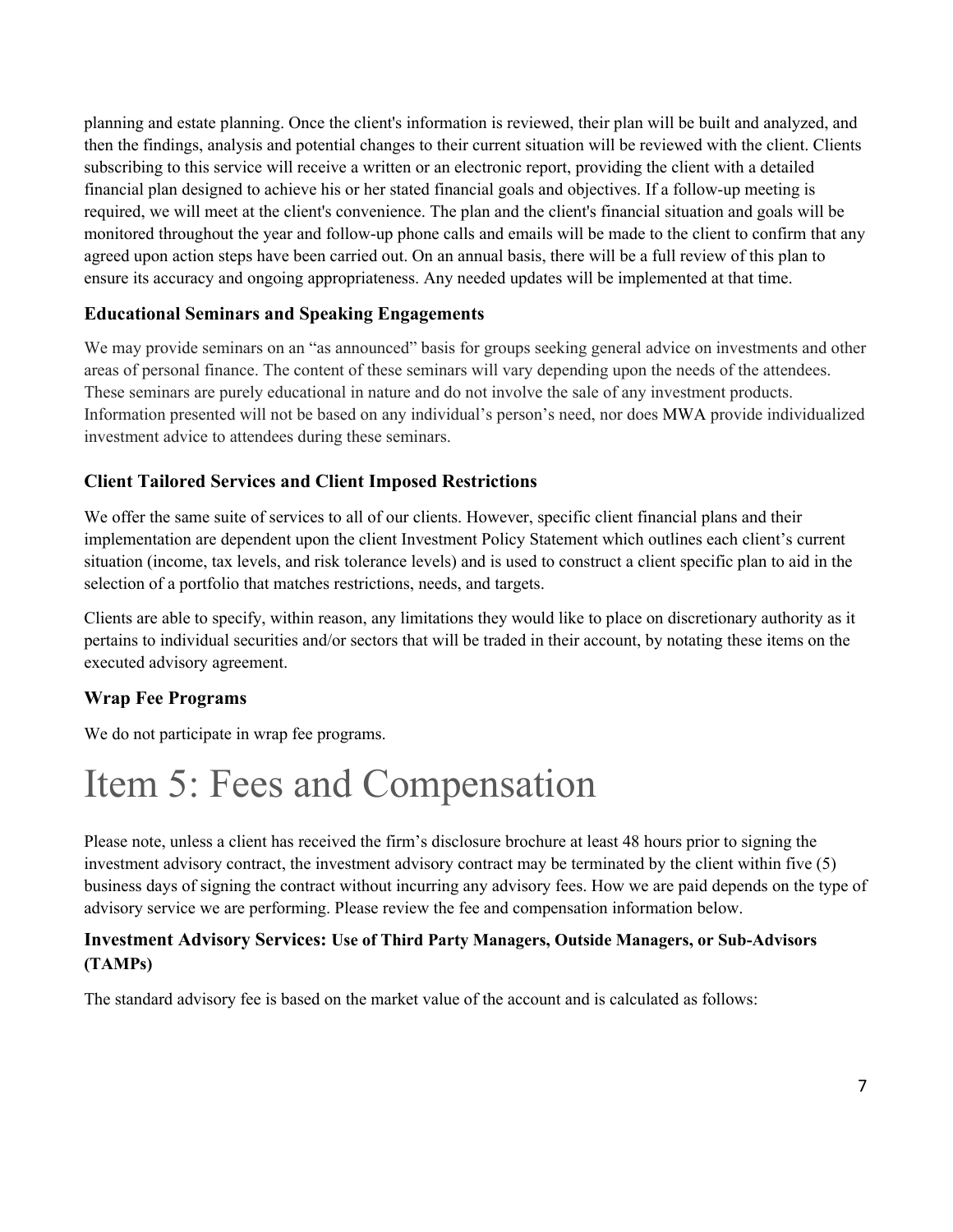| <b>Account Value</b>      | <b>Annual Advisory Fee</b> |
|---------------------------|----------------------------|
| $$0 - $500,000$           | $1.50\%$                   |
| \$500,001 - \$1,000,000   | $1.25\%$                   |
| $$1,000,001 - $5,000,000$ | $1.00\%$                   |
| \$5,000,000 and Above     | Negotiable                 |

The annual fees are negotiable and are pro-rated and paid in arrears on a quarterly basis. MWA will debit the client's advisory fee for both MWA's fee, and the Outside Manager's (Sub-Adviser's) fee, and will remit the Outside Manager's portion of the fee to the Outside Manager. Please note, the above fee schedule includes the Outside Manager's fee. No increase in the annual fee shall be effective without agreement from the client by signing a new agreement or amendment to their current advisory agreement.

Accounts initiated or terminated during a calendar quarter will be charged a pro-rated fee based on the amount of time remaining in the billing period. An account may be terminated with written notice at least 30 calendar days in advance. Since fees are paid in arrears, no rebate will be needed upon termination of the account. Any earned but unpaid fees will be due upon termination.

#### **Comprehensive Financial Planning**

Comprehensive Financial Planning consists of an upfront charge of \$1,000 - \$2,000, depending on complexity and the needs of the client, and an ongoing fee that is paid monthly, in arrears, at the rate of \$200 - \$300 per month, depending on complexity and the needs of the client. The fee may be negotiable in certain cases. Fees for this service may be paid by electronic funds transfer or check. This service may be terminated with 30 days' notice.Since fees are paid in arrears, no rebate will be needed upon termination of the account. Any earned but unpaid fees will be due upon termination.

The upfront portion of the Comprehensive Financial Planning fee is for client onboarding, data gathering, and setting the basis for the financial plan. This work will commence immediately after the fee is paid, and will be completed within the first 30 days of the date the fee is paid. Therefore, the upfront portion of the fee will not be paid more than 6 months in advance. In the event of an early termination, prior to the initial financial plan being completed, the unearned portion of the upfront fee will be prorated based on the amount of work completed and refunded to the client

#### **Limited Scope Financial Planning**

Limited Scope Financial Planning will also be offered on a fixed fee basis for clients who do not require ongoing Comprehensive Financial Planning. The fixed fee will be agreed upon before the start of any work. The fixed fee can range between \$500 and \$2,000, depending on complexity and the needs of the client. The fee is negotiable. If a fixed fee program is chosen, half of the fee is due at the beginning of the process and the remainder is due at completion of work, however, MWA will not bill an amount above \$500.00 more than 6 months in advance. Fees for this service may be paid by electronic funds transfer or check. Upon termination, the half of the fee that is due up front will be non-refundable, and no further fees will be charged.

#### **Financial Planning Hourly Fee**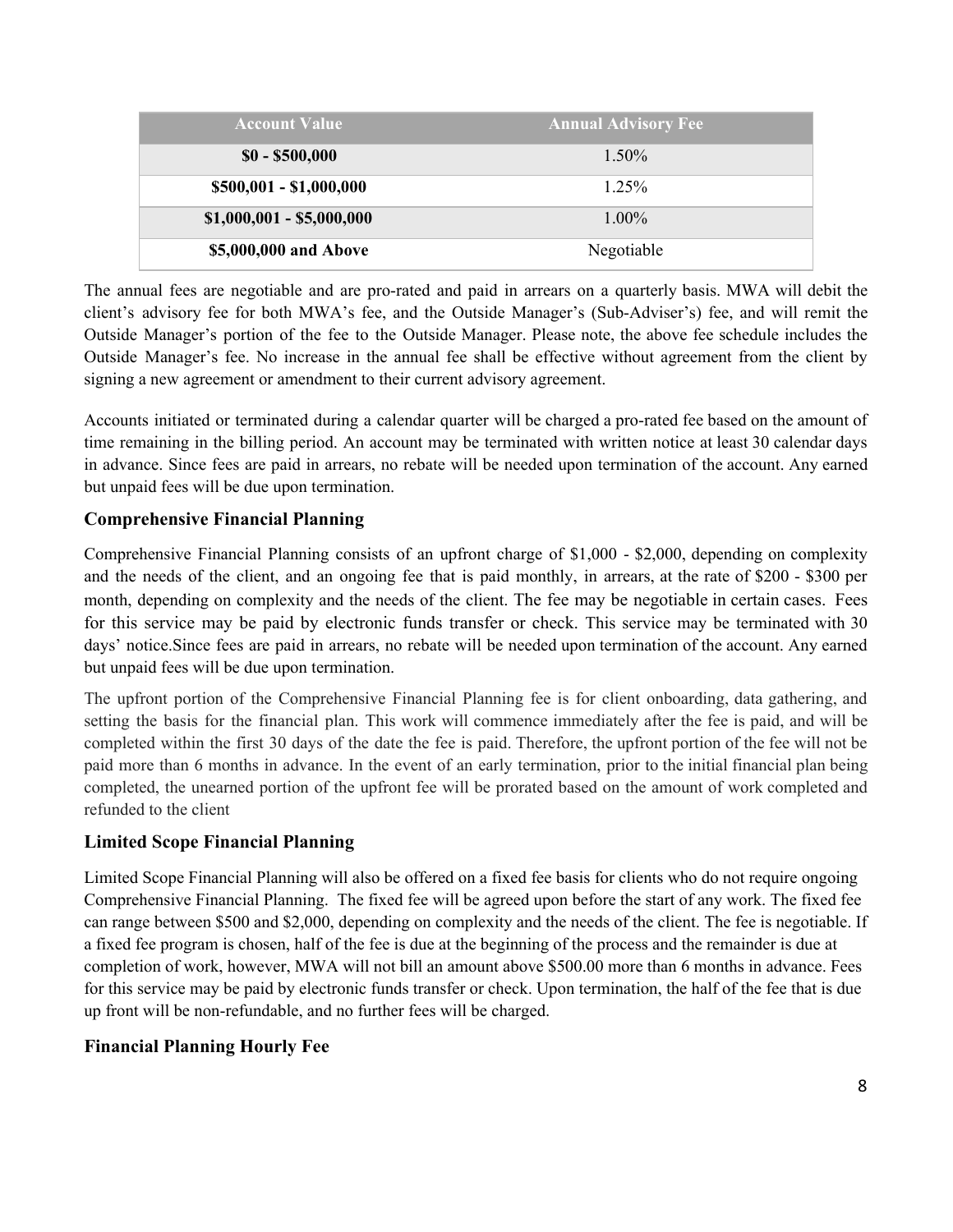Additionally, Financial Planning is available at an hourly rate of \$250 per hour, if an hourly engagement is desired by the client. The fee may be negotiable in certain cases and is due at the completion of the engagement. In the event of early termination by the client, any fees for the hours already worked will be due. Fees for this service may be paid by electronic funds transfer or check.

#### **Educational Seminars/ Speaking engagements**

Seminars are offered to organizations and the public on a variety of financial topics. Fees range from free to \$5,000 per seminar or free to \$100 per participant. Half of the fees are due prior to the engagement, and the other half are to be paid the day of, no later than the conclusion of the Seminar. The fee range is based on the content, amount of research conducted, number of hours of preparation needed, and the number of attendees. In the event of inclement weather or a flight cancellation, the Speaker shall make all reasonable attempts to make alternative travel arrangements to arrive in time for the presentation. If travel proves impossible, or the event is otherwise canceled, the Speaker's fee is waived, but the Client will still be responsible for reimbursement of any non-refundable travel expenses already incurred.

In the event that the Client decides to cancel or change the date of the event for any reason besides weather or similar unforeseen causes, the Client will still be responsible for reimbursement of any non-refundable travel expenses already incurred, and will provide payment for 50% of the Speaker's fee if the cancellation occurs within 30 days of the event. In the event that the Speaker must cancel due to health or similar unforeseen circumstances, the Speaker will make all attempts to find a reasonable alternative engagement date and will absorb any incremental additional costs for obtaining alternative travel arrangements. If an alternative date cannot be obtained, the Client will not be responsible for any travel costs already incurred by the Speaker or any portion of the Speaker's fee.

#### **Speaking Engagements**

Rebecca MacDonald is a public speaker. Generally, fees for her speaking engagements range from free to \$5,000 plus travel expenses, depending on sponsor, date, location, and program requested. For all speeches, 50% of the balance is due before the event and the remaining balance due at the conclusion of the event. Half of the fees are due prior to the engagement, and the other half are to be paid the day of, no later than the conclusion of the Seminar. The fee range is based on the content, amount of research conducted, number of hours of preparation needed, and the number of attendees. The content is based on topics that are currently relevant in the financial planning environment.

In the event of inclement weather or a flight cancellation, the Speaker shall make all reasonable attempts to make alternative travel arrangements to arrive in time for the presentation. If travel proves impossible, or the event is otherwise canceled, the Speaker's fee is waived, but the Client will still be responsible for reimbursement of any non-refundable travel expenses already incurred. In the event that the Client decides to cancel or change the date of the event for any reason besides weather or similar unforeseen causes, the Client will still be responsible for reimbursement of any non-refundable travel expenses already incurred, and will provide payment for 50% of the Speaker's fee if the cancellation occurs within 30 days of the event. In the event that the Speaker must cancel due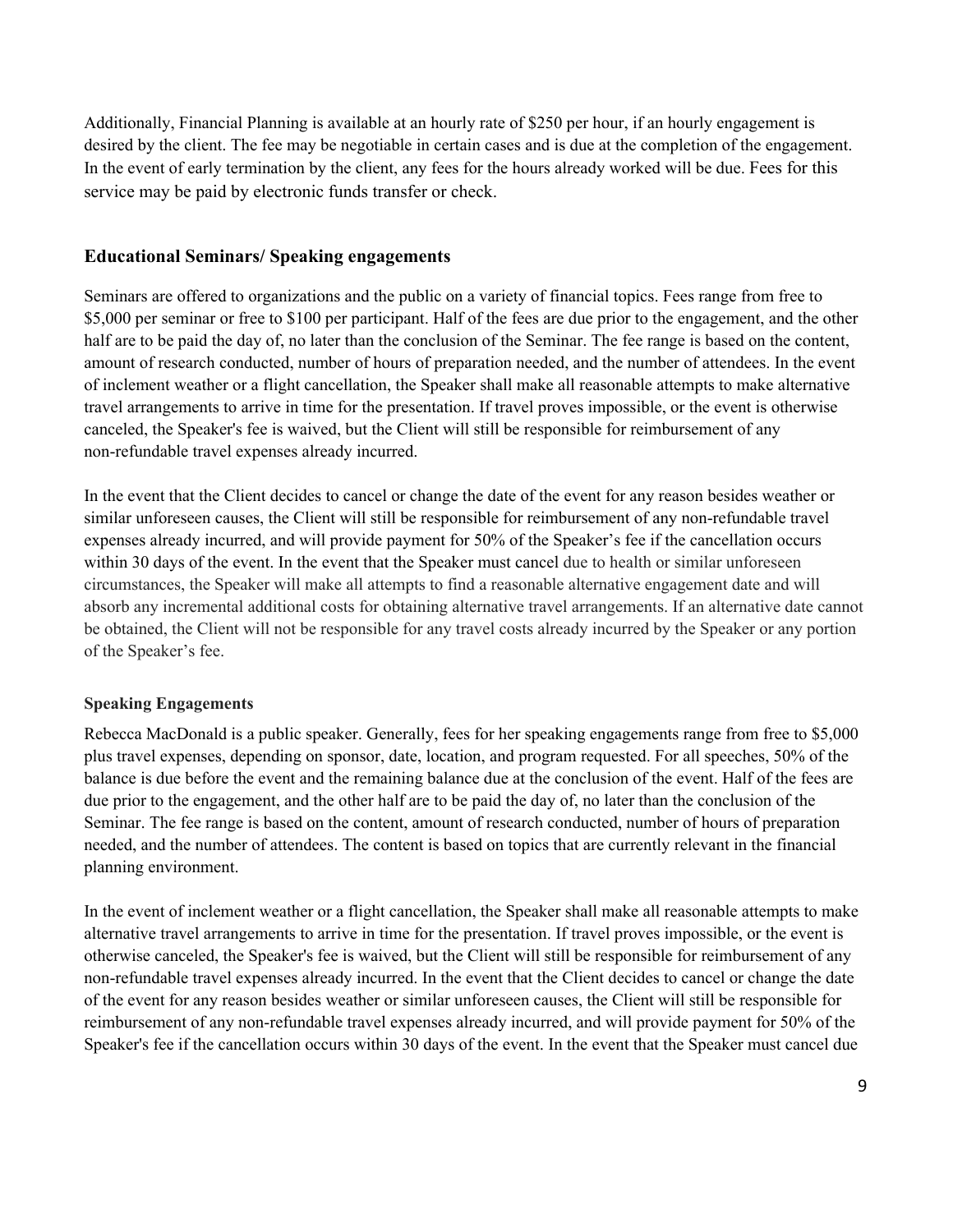to health or similar unforeseen circumstances, the Speaker will make all attempts to find a reasonable alternative engagement date and will absorb any incremental additional costs for obtaining alternative travel arrangements. If an alternative date cannot be obtained, the Client will not be responsible for any travel costs already incurred by the Speaker or any portion of the Speaker's fee.

Educational Seminars and Speaking Engagements may be provided pro-bono at MWA's discretion.

#### **Other Types of Fees and Expenses**

Our fees are exclusive of brokerage commissions, transaction fees, and other related costs and expenses which may be incurred by the client. Clients may incur certain charges imposed by custodians, brokers, and other third parties such as custodial fees, deferred sales charges, odd-lot differentials, transfer taxes, wire transfer and electronic fund fees, and other fees and taxes on brokerage accounts and securities transactions. Mutual fund and exchange traded funds also charge internal management fees, which are disclosed in a fund's prospectus. Such charges, fees, and commissions are exclusive of and in addition to our fee, and we shall not receive any portion of these commissions, fees, and costs.

Item 12 further describes the factors that we consider in selecting or recommending broker-dealers for client's transactions and determining the reasonableness of their compensation (e.g., commissions).

We do not accept compensation for the sale of securities or other investment products including asset-based sales charges or service fees from the sale of mutual funds.

# <span id="page-9-0"></span>Item 6: Performance-Based Fees and Side-By-Side Management

We do not offer performance-based fees and do not engage in side-by-side management.

# <span id="page-9-1"></span>Item 7: Types of Clients

We provide financial planning and portfolio management services to individuals, high net-worth individuals, and charitable organizations.

Our minimum account size requirement for the Investment Advisory service is \$100,000. We do not have a minimum account size requirement for Financial Planning.

# <span id="page-9-2"></span>Item 8: Methods of Analysis, Investment Strategies and Risk of Loss

Our primary method of investment analysis is fundamental analysis.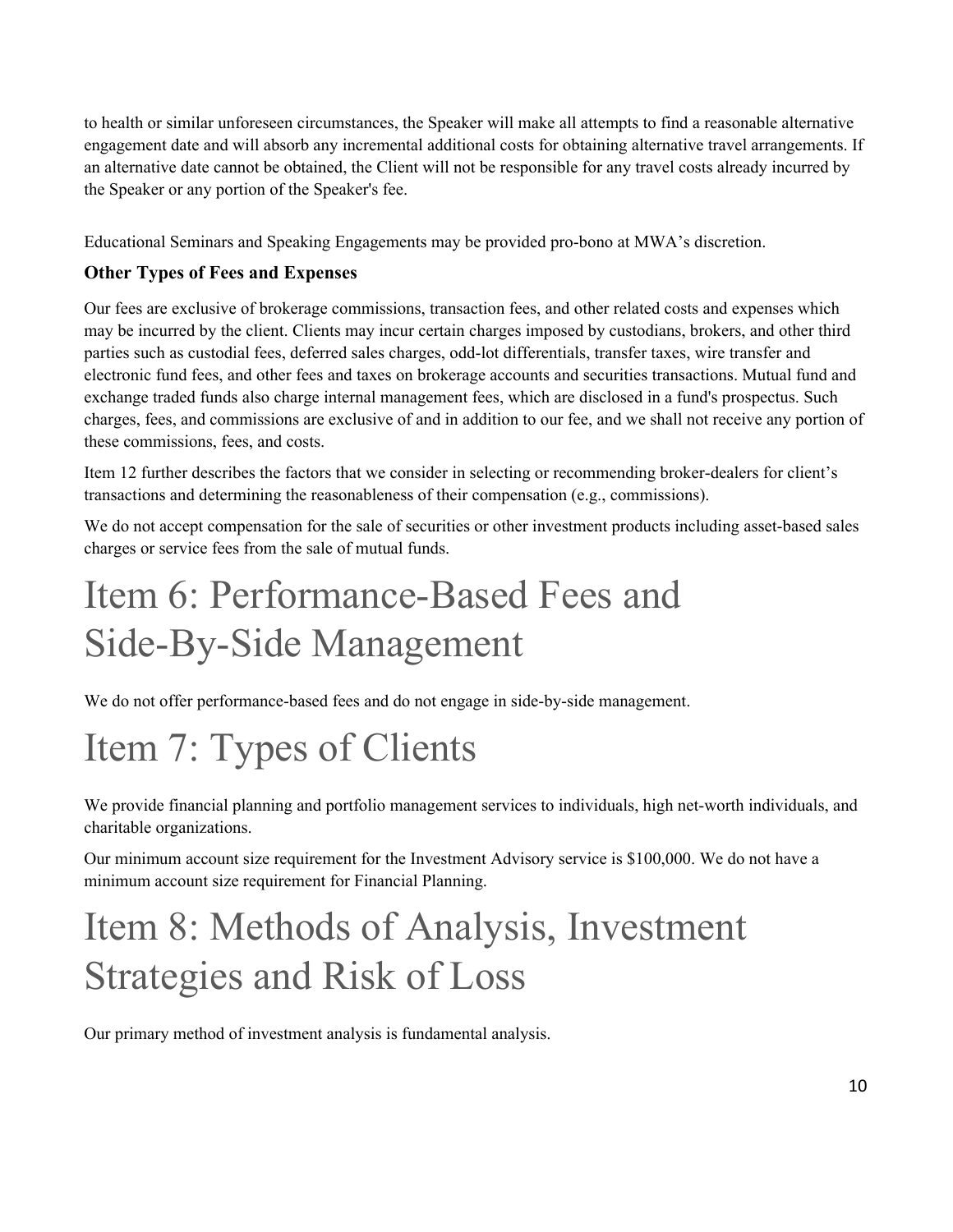**Fundamental analysis** involves analyzing individual companies and their industry groups, such as a company's financial statements, details regarding the company's product line, the experience, and expertise of the company's management, and the outlook for the company's industry. The resulting data is used to measure the true value of the company's stock compared to the current market value. The risk of fundamental analysis is that information obtained may be incorrect and the analysis may not provide an accurate estimate of earnings, which may be the basis for a stock's value. If securities prices adjust rapidly to new information, utilizing fundamental analysis may not result in favorable performance.

**Use of Outside Managers:** We refer clients to third-party investment advisers ("outside managers"). Our analysis of outside managers involves the examination of the experience, expertise, investment philosophies, and past performance of the outside managers in an attempt to determine if that manager has demonstrated an ability to invest over a period of time and in different economic conditions. We monitor the manager's underlying holdings, strategies, concentrations, and leverage as part of our overall periodic risk assessment. Additionally, as part of our due-diligence process, we survey the manager's compliance and business enterprise risks. A risk of investing with an outside manager who has been successful in the past is that he/she may not be able to replicate that success in the future. In addition, as we do not control the underlying investments in an outside manager's portfolio. There is also a risk that a manager may deviate from the stated investment mandate or strategy of the portfolio, making it a less suitable investment for our clients. Moreover, as we do not control the manager's daily business and compliance operations, we may be unaware of the lack of internal controls necessary to prevent business, regulatory or reputational deficiencies.

#### **Passive Investment Management**

We primarily practice passive investment management. Passive investing involves building portfolios that are comprised of various distinct asset classes. The asset classes are weighted in a manner to achieve the desired relationship between correlation, risk, and return. Funds that passively capture the returns of the desired asset classes are placed in the portfolio. The funds that are used to build passive portfolios are typically index mutual funds or exchange traded funds.

Passive investment management is characterized by low portfolio expenses (i.e. the funds inside the portfolio have low internal costs), minimal trading costs (due to infrequent trading activity), and relative tax efficiency (because the funds inside the portfolio are tax efficient and turnover inside the portfolio is minimal).

In contrast, active management involves a single manager or managers who employ some method, strategy or technique to construct a portfolio that is intended to generate returns that are greater than the broader market or a designated benchmark. Academic research indicates most active managers underperform the market.

#### **Material Risks Involved**

All investing strategies we offer involve risk and may result in a loss of your original investment which you **should be prepared to bear.** Many of these risks apply equally to stocks, bonds, commodities and any other investment or security. Material risks associated with our investment strategies are listed below.

**Market Risk:** Market risk involves the possibility that an investment's current market value will fall because of a general market decline, reducing the value of the investment regardless of the operational success of the issuer's operations or its financial condition.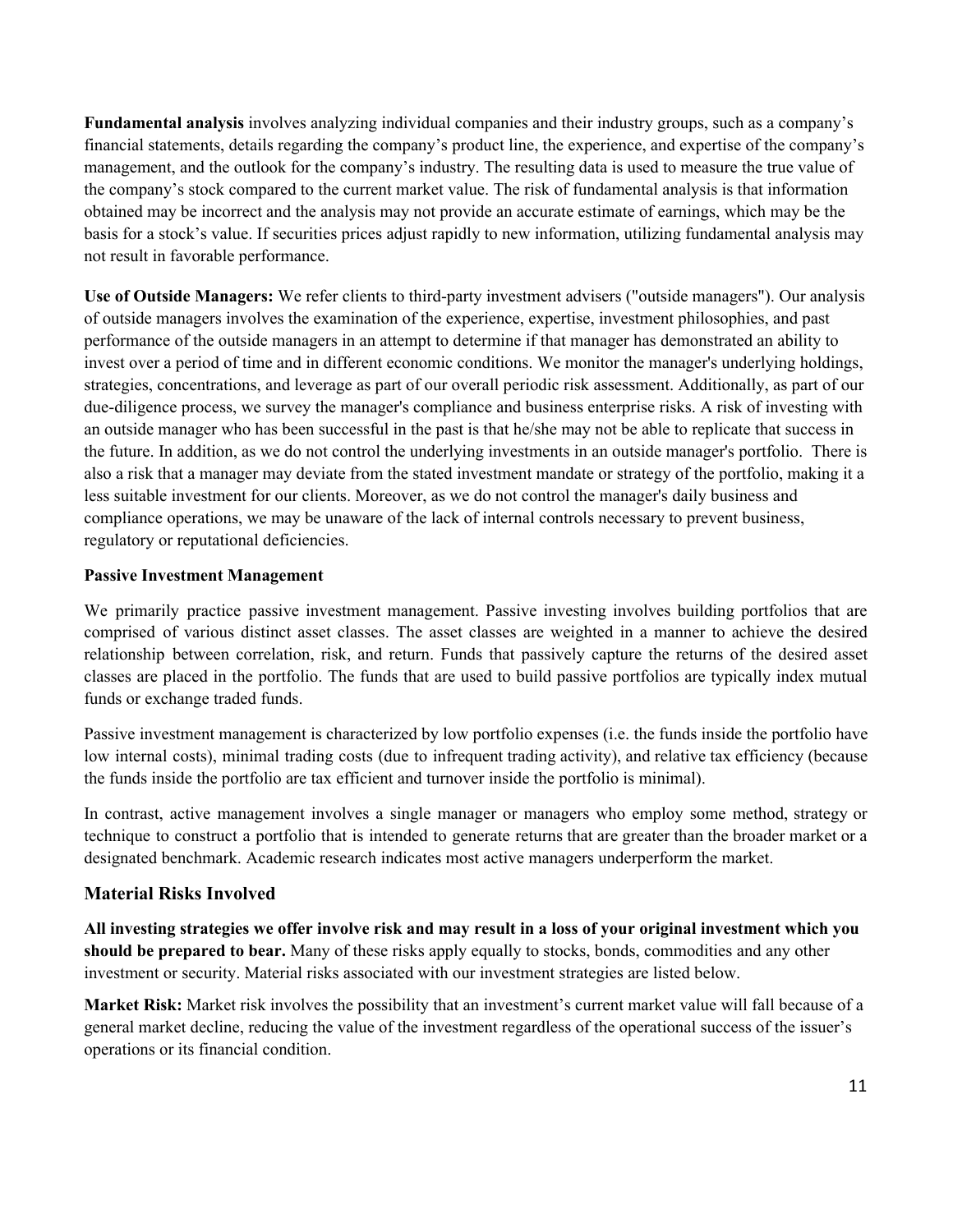**Strategy Risk:** The Adviser's investment strategies and/or investment techniques may not work as intended.

**Small and Medium Cap Company Risk:** Securities of companies with small and medium market capitalizations are often more volatile and less liquid than investments in larger companies. Small and medium cap companies may face a greater risk of business failure, which could increase the volatility of the client's portfolio.

**Turnover Risk:** At times, the strategy may have a portfolio turnover rate that is higher than other strategies. A high portfolio turnover would result in correspondingly greater brokerage commission expenses and may result in the distribution of additional capital gains for tax purposes. These factors may negatively affect the account's performance.

**Limited markets:** Certain securities may be less liquid (harder to sell or buy) and their prices may at times be more volatile than at other times. Under certain market conditions we may be unable to sell or liquidate investments at prices we consider reasonable or favorable or find buyers at any price.

**Concentration Risk:** Certain investment strategies focus on particular asset-classes, industries, sectors or types of investment. From time to time these strategies may be subject to greater risks of adverse developments in such areas of focus than a strategy that is more broadly diversified across a wider variety of investments.

**Interest Rate Risk:** Bond (fixed income) prices generally fall when interest rates rise, and the value may fall below par value or the principal investment. The opposite is also generally true: bond prices generally rise when interest rates fall. In general, fixed income securities with longer maturities are more sensitive to these price changes. Most other investments are also sensitive to the level and direction of interest rates.

**Legal or Legislative Risk**: Legislative changes or Court rulings may impact the value of investments, or the securities' claim on the issuer's assets and finances.

**Inflation**: Inflation may erode the buying power of your investment portfolio, even if the dollar value of your investments remains the same.

#### **Risks Associated with Securities**

Apart from the general risks outlined above which apply to all types of investments, specific securities may have other risks.

**Commercial Paper** is, in most cases, an unsecured promissory note that is issued with a maturity of 270 days or less. Being unsecured the risk to the investor is that the issuer may default.

**Common stocks** may go up and down in price quite dramatically, and in the event of an issuer's bankruptcy or restructuring could lose all value. A slower-growth or recessionary economic environment could have an adverse effect on the price of all stocks.

**Corporate Bonds** are debt securities to borrow money. Generally, issuers pay investors periodic interest and repay the amount borrowed either periodically during the life of the security and/or at maturity. Alternatively, investors can purchase other debt securities, such as zero coupon bonds, which do not pay current interest, but rather are priced at a discount from their face values and their values accrete over time to face value at maturity. The market prices of debt securities fluctuate depending on such factors as interest rates, credit quality, and maturity. In general, market prices of debt securities decline when interest rates rise and increase when interest rates fall. The longer the time to a bond's maturity, the greater its interest rate risk.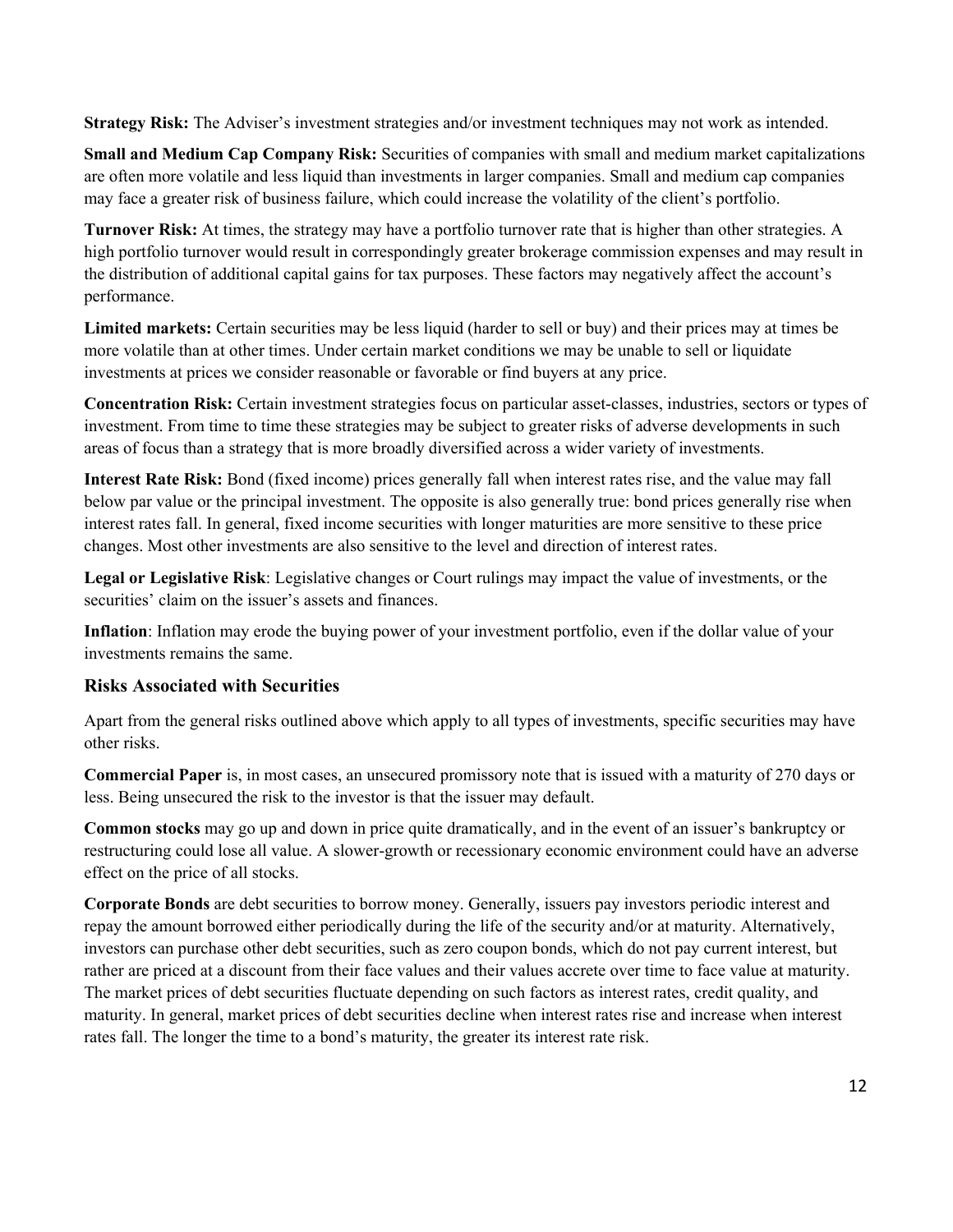**Bank Obligations** including bonds and certificates of deposit may be vulnerable to setbacks or panics in the banking industry. Banks and other financial institutions are greatly affected by interest rates and may be adversely affected by downturns in the U.S. and foreign economies or changes in banking regulations.

**Municipal Bonds** are debt obligations generally issued to obtain funds for various public purposes, including the construction of public facilities. Municipal bonds pay a lower rate of return than most other types of bonds. However, because of a municipal bond's tax-favored status, investors should compare the relative after-tax return to the after-tax return of other bonds, depending on the investor's tax bracket. Investing in municipal bonds carries the same general risks as investing in bonds in general. Those risks include interest rate risk, reinvestment risk, inflation risk, market risk, call or redemption risk, credit risk, and liquidity and valuation risk.

**Options and other derivatives** carry many unique risks, including time-sensitivity, and can result in the complete loss of principal. While covered call writing does provide a partial hedge to the stock against which the call is written, the hedge is limited to the amount of cash flow received when writing the option. When selling covered calls, there is a risk the underlying position may be called away at a price lower than the current market price.

**Exchange Traded Funds** prices may vary significantly from the Net Asset Value due to market conditions. Certain Exchange Traded Funds may not track underlying benchmarks as expected. ETFs are also subject to the following risks: (i) an ETF's shares may trade at a market price that is above or below their net asset value; (ii) the ETF may employ an investment strategy that utilizes high leverage ratios; or (iii) trading of an ETF's shares may be halted if the listing exchange's officials deem such action appropriate, the shares are de-listed from the exchange, or the activation of market-wide "circuit breakers" (which are tied to large decreases in stock prices) halts stock trading generally. The Adviser has no control over the risks taken by the underlying funds in which client's invest.

**Investment Companies Risk**. When a client invests in open-end mutual funds or ETFs, the client indirectly bears its proportionate share of any fees and expenses payable directly by those funds. Therefore, the client will incur higher expenses, many of which may be duplicative. In addition, the client's overall portfolio may be affected by losses of an underlying fund and the level of risk arising from the investment practices of an underlying fund (such as the use of derivatives).

# <span id="page-12-0"></span>Item 9: Disciplinary Information

### **Criminal or Civil Actions**

MWA and its management have not been involved in any criminal or civil action.

#### **Administrative Enforcement Proceedings**

MWA and its management have not been involved in administrative enforcement proceedings.

#### **Self-Regulatory Organization Enforcement Proceedings**

MWA and its management have not been involved in legal or disciplinary events that are material to a client's or prospective client's evaluation of MWA or the integrity of its management.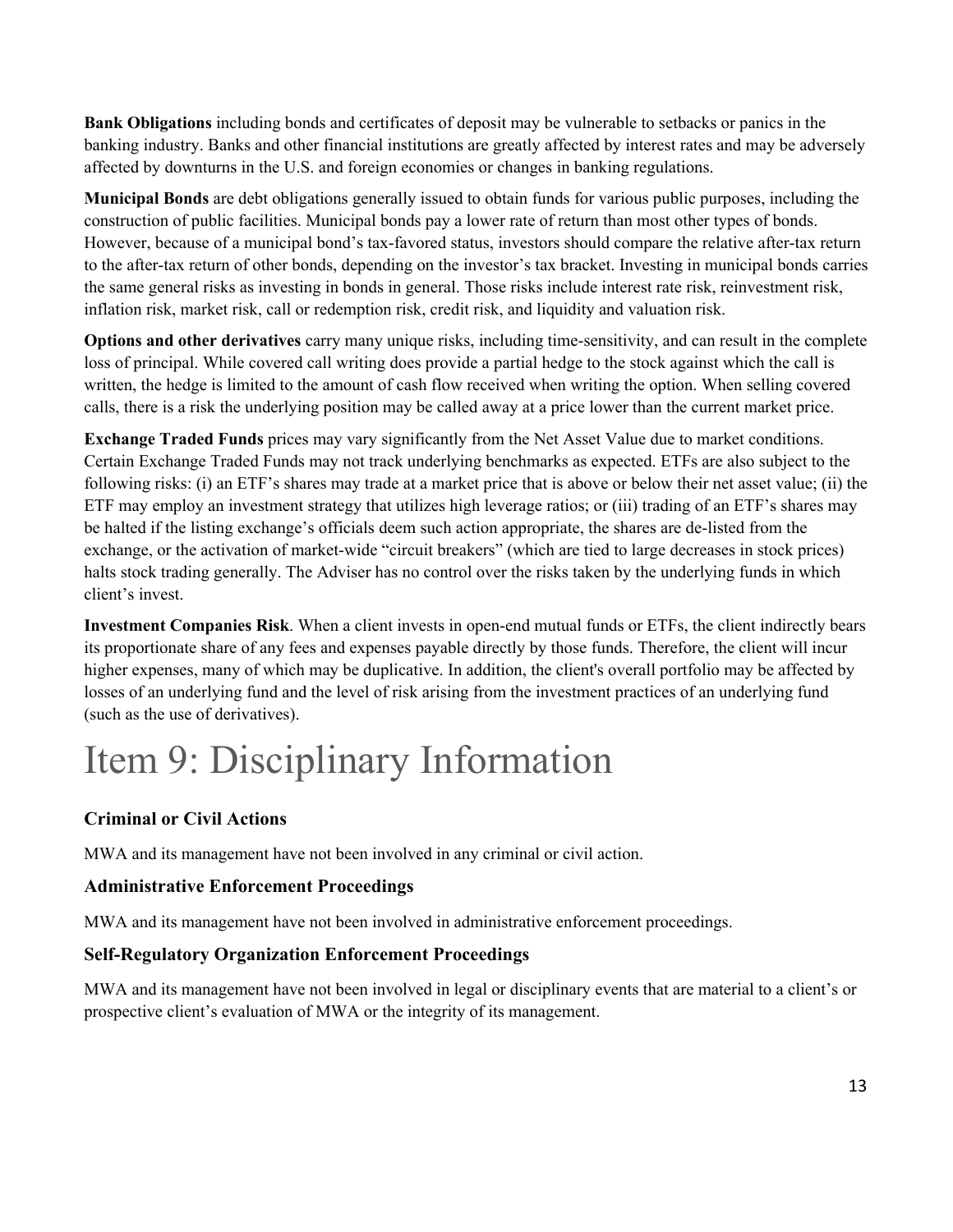# <span id="page-13-0"></span>Item 10: Other Financial Industry Activities and Affiliations

No MWA employee is registered, or have an application pending to register, as a broker-dealer or a registered representative of a broker-dealer.

No MWA employee is registered, or have an application pending to register, as a futures commission merchant, commodity pool operator or a commodity trading advisor.

MWA does not have any related parties. As a result, we do not have a relationship with any related parties.

MWA only receives compensation directly from clients. We do not receive compensation from any outside source. We do not have any conflicts of interest with any outside party.

Rebecca MacDonald is currently a licensed insurance agent, however, she no longer sells any insurance products, and is not affiliated with any insurance companies. She will not sell any insurance products to clients of MWA.

#### **Recommendations or Selections of Other Investment Advisers**

As referenced in Item 4 of this brochure, MWA recommends clients to Outside Managers to manage their accounts. In the event that we recommend an Outside Manager, please note that we do not share in their advisory fee. Our fee is separate and in addition to their compensation (as noted in Item 5) and will be described to you prior to engagement. You are not obligated, contractually or otherwise, to use the services of any Outside Manager we recommend. Additionally, MWA will only recommend an Outside Manager who is properly licensed or registered as an investment adviser.

# <span id="page-13-1"></span>Item 11: Code of Ethics, Participation or Interest in Client Transactions and Personal Trading

As a fiduciary, our firm and its associates have a duty of utmost good faith to act solely in the best interests of each client. Our clients entrust us with their funds and personal information, which in turn places a high standard on our conduct and integrity. Our fiduciary duty is a core aspect of our Code of Ethics and represents the expected basis of all of our dealings. The firm also accepts the obligation not only to comply with the mandates and requirements of all applicable laws and regulations but also to take responsibility to act in an ethical and professionally responsible manner in all professional services and activities.

#### **Code of Ethics Description**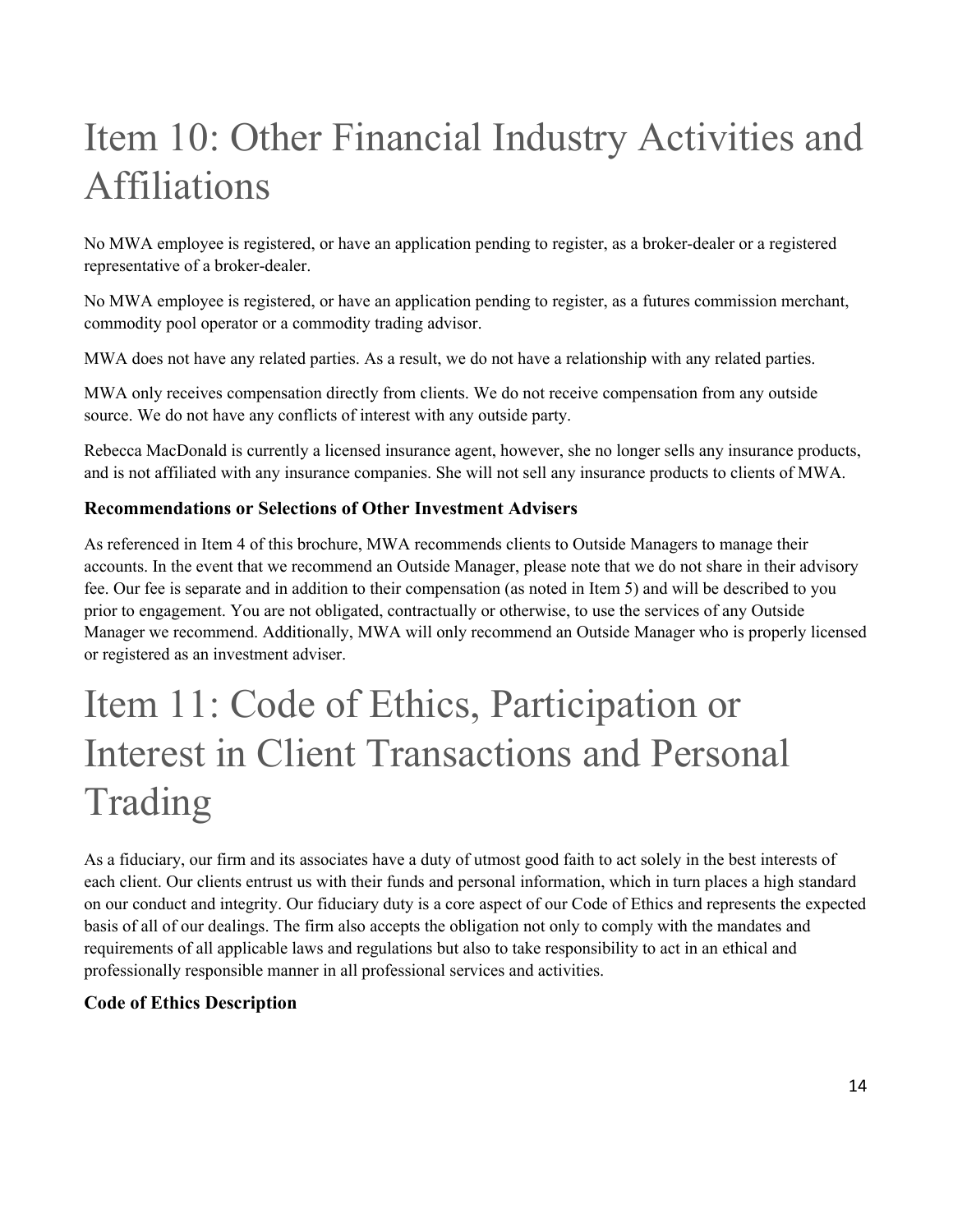This code does not attempt to identify all possible conflicts of interest, and literal compliance with each of its specific provisions will not shield associated persons from liability for personal trading or other conduct that violates a fiduciary duty to advisory clients. A summary of the Code of Ethics' Principles is outlined below.

- Integrity Associated persons shall offer and provide professional services with integrity.
- Objectivity Associated persons shall be objective in providing professional services to clients.
- Competence Associated persons shall provide services to clients competently and maintain the necessary knowledge and skill to continue to do so in those areas in which they are engaged.
- Fairness Associated persons shall perform professional services in a manner that is fair and reasonable to clients, principals, partners, and employers, and shall disclose conflict(s) of interest in providing such services.
- Confidentiality Associated persons shall not disclose confidential client information without the specific consent of the client unless in response to proper legal process, or as required by law.
- Professionalism Associated persons' conduct in all matter shall reflect the credit of the profession.
- Diligence Associated persons shall act diligently in providing professional services.

We periodically review and amend our Code of Ethics to ensure that it remains current, and we require all firm access persons to attest to their understanding of and adherence to the Code of Ethics at least annually. Our firm will provide of a copy of its Code of Ethics to any client or prospective client upon request.

#### **Investment Recommendations Involving a Material Financial Interest and Conflicts of Interest**

Neither our firm, its associates or any related person is authorized to recommend to a client or effect a transaction for a client, involving any security in which our firm or a related person has a material financial interest, such as in the capacity as an underwriter, adviser to the issuer, etc.

#### **Advisory Firm Purchase of Same Securities Recommended to Clients and Conflicts of Interest**

Our firm and its "related persons" may buy or sell securities similar to, or different from, those we recommend to clients for their accounts. In an effort to reduce or eliminate certain conflicts of interest involving the firm or personal trading, our policy may require that we restrict or prohibit associates' transactions in specific reportable securities transactions. Any exceptions or trading pre-clearance must be approved by the firm principal in advance of the transaction in an account, and we maintain the required personal securities transaction records per regulation.

#### **Trading Securities At/Around the Same Time as Client's Securities**

From time to time, our firm or its "related persons" may buy or sell securities for themselves at or around the same time as clients. This may provide an opportunity for representatives of MWA to buy or sell securities before or after recommending securities to clients resulting in representatives profiting off the recommendations they provide to clients. Such transactions may create a conflict of interest; however, MWA will never engage in trading that operates to the client's disadvantage if representatives of MWA buy or sell securities at or around the same time as clients.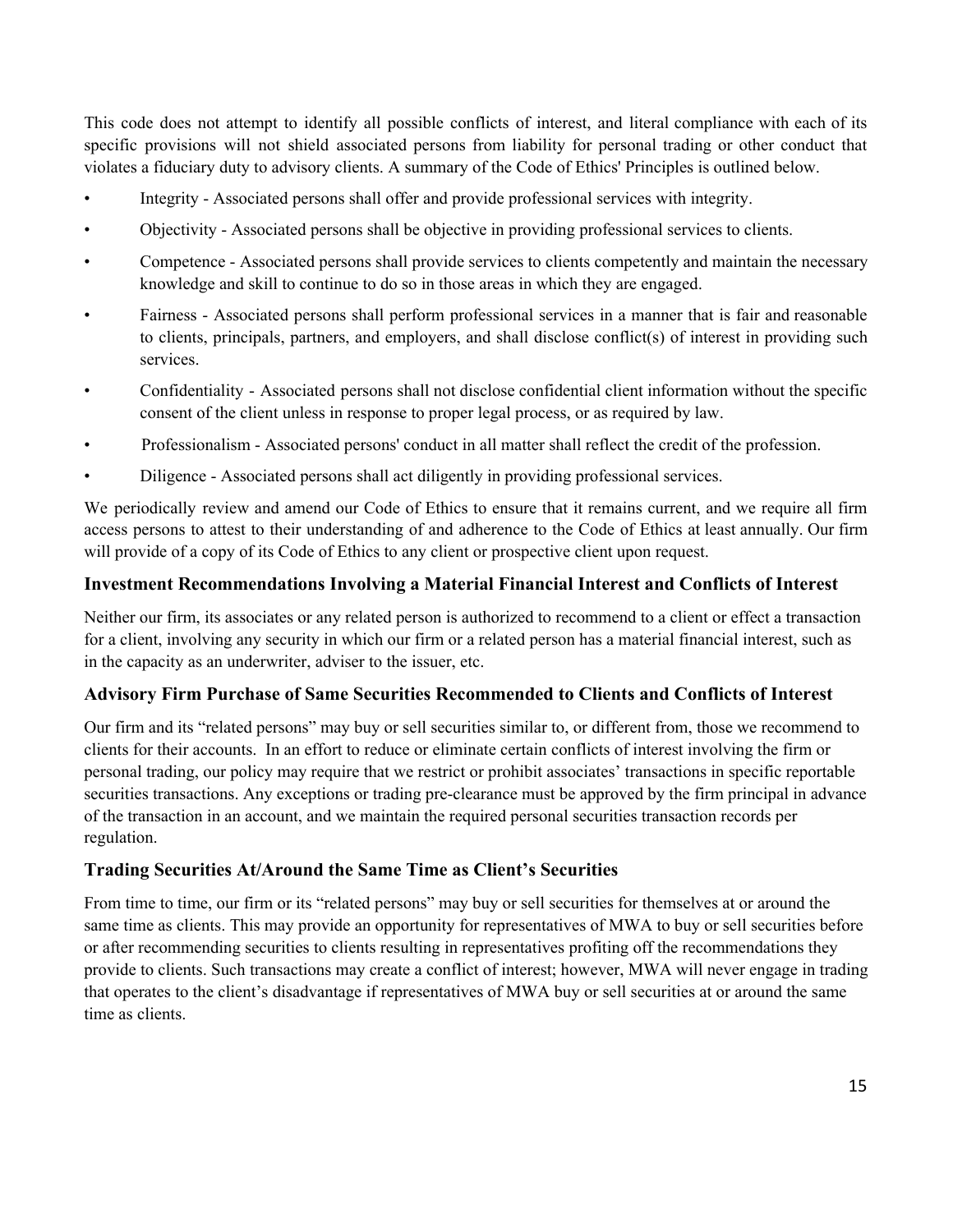## <span id="page-15-0"></span>Item 12: Brokerage Practices

#### **Factors Used to Select Custodians and/or Broker-Dealers**

MacDonald Wealth Associates LLC does not have any affiliation with Broker-Dealers. Specific custodian recommendations are made to the client based on their need for such services. We recommend custodians based on the reputation and services provided by the firm.

#### **1. Research and Other Soft-Dollar Benefits**

We currently do not receive soft dollar benefits.

#### **2. Brokerage for Client Referrals**

We receive no referrals from a broker-dealer or third party in exchange for using that broker-dealer or third party.

#### **3. Clients Directing Which Broker/Dealer/Custodian to Use**

We do recommend a specific custodian for clients to use, however, clients may custody their assets at a custodian of their choice. Clients may also direct us to use a specific broker-dealer to execute transactions. By allowing clients to choose a specific custodian, we may be unable to achieve most favorable execution of client transaction and this may cost clients money over using a lower-cost custodian.

## **The Custodian and Brokers We Use (TD Ameritrade)**

Advisor participates in the TD Ameritrade Institutional program. TD Ameritrade Institutional is a division of TD Ameritrade, Inc. ("TD Ameritrade"), member FINRA/SIPC. TD Ameritrade is an independent [and unaffiliated] SEC-registered broker-dealer. TD Ameritrade offers to independent investment Advisors services which include custody of securities, trade execution, clearance, and settlement of transactions. Advisor receives some benefits from TD Ameritrade through its participation in the program. (Please see the disclosure under Item 14 below.)

## **Aggregating (Block) Trading for Multiple Client Accounts**

Outside Managers used by MWA may block client trades at their discretion. Their specific practices are further discussed in their ADV Part 2A, Item 12.

## <span id="page-15-1"></span>Item 13: Review of Accounts

Client accounts with the Investment Advisory Service will be reviewed regularly on a quarterly basis by Rebecca MacDonald, Owner and CCO. The account is reviewed with regards to the client's investment policies and risk tolerance levels. Events that may trigger a special review would be unusual performance, addition or deletions of client imposed restrictions, excessive draw-down, volatility in performance, or buy and sell decisions from the firm or per client's needs.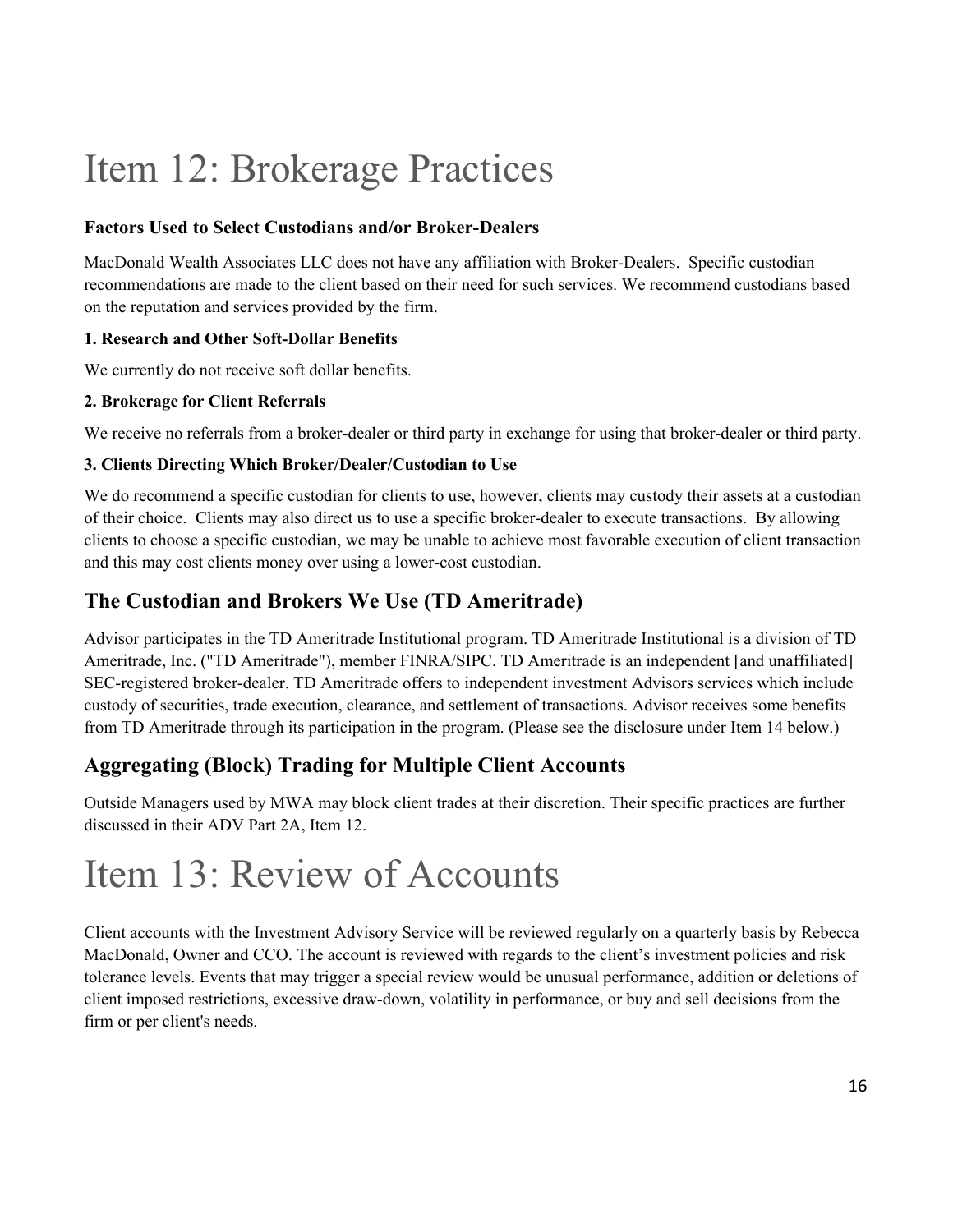Clients will receive trade confirmations from the broker(s) for each transaction in their accounts as well as monthly or quarterly statements and annual tax reporting statements from their custodian showing all activity in the accounts, such as receipt of dividends and interest.

MWA will provide written reports to Investment Advisory clients on a annual basis. We urge clients to compare these reports against the account statements they receive from their custodian.

## <span id="page-16-0"></span>Item 14: Client Referrals and Other Compensation

We do not receive any economic benefit, directly or indirectly, from any third party for advice rendered to our clients. Nor do we, directly or indirectly, compensate any person who is not advisory personnel for client referrals.

As disclosed under Item 12, above, Advisor participates in TD Ameritrade's institutional customer program and Advisor may recommend TD Ameritrade to Clients for custody and brokerage services. There is no direct link between Advisor's participation in the program and the investment advice it gives to its Clients, although Advisor receives economic benefits through its participation in the program that are typically not available to TD Ameritrade retail investors. These benefits include the following products and services (provided without cost or at a discount): receipt of duplicate Client statements and confirmations; research related products and tools; consulting services; access to a trading desk serving Advisor participants; access to block trading (which provides the ability to aggregate securities transactions for execution and then allocate the appropriate shares to Client accounts); the ability to have advisory fees deducted directly from Client accounts; access to an electronic communications network for Client order entry and account information; access to mutual funds with no transaction fees and to certain institutional money managers; and discounts on compliance, marketing, research, technology, and practice management products or services provided to Advisor by third party vendors. TD Ameritrade may also have paid for business consulting and professional services received by Advisor's related persons. Some of the products and services made available by TD Ameritrade through the program may benefit Advisor but may not benefit its Client accounts. These products or services may assist Advisor in managing and administering Client accounts, including accounts not maintained at TD Ameritrade. Other services made available by TD Ameritrade are intended to help Advisor manage and further develop its business enterprise. The benefits received by Advisor or its personnel through participation in the program do not depend on the amount of brokerage transactions directed to TD Ameritrade. As part of its fiduciary duties to clients, Advisor endeavors at all times to put the interests of its clients first. Clients should be aware, however, that the receipt of economic benefits by Advisor or its related persons in and of itself creates a potential conflict of interest and may indirectly influence the Advisor's choice of TD Ameritrade for custody and brokerage services.

## <span id="page-16-1"></span>Item 15: Custody

MWA does not accept custody of client funds except in the instance of withdrawing client fees.

For client accounts in which MWA directly debits their advisory fee: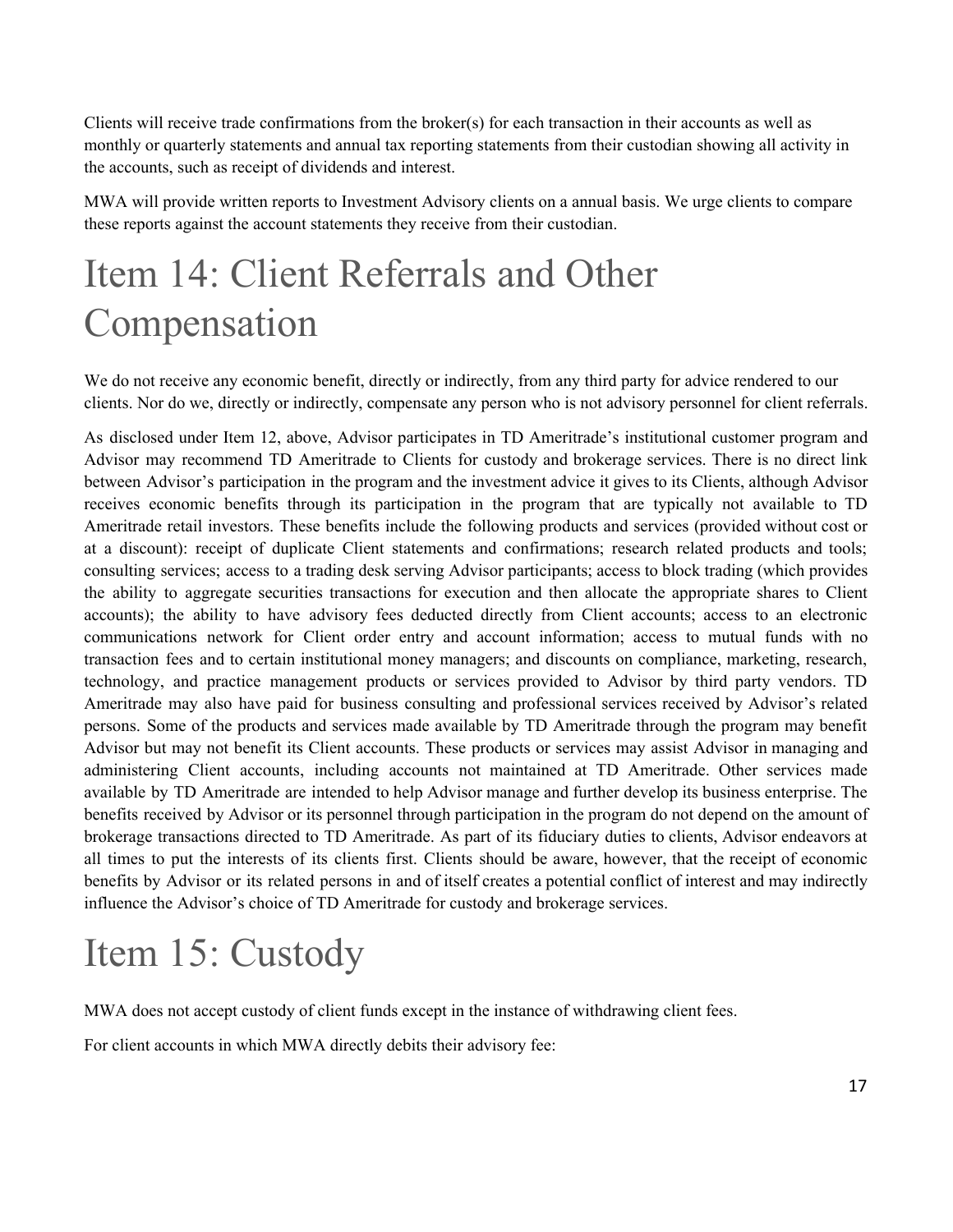- i. MWA will send a copy of its invoice to the custodian at the same time that it sends the client a copy.
- ii. The custodian will send at least quarterly statements to the client showing all disbursements for the account, including the amount of the advisory fee.
- iii. The client will provide written authorization to MWA, permitting them to be paid directly for their accounts held by the custodian.

Clients should receive at least quarterly statements from the broker-dealer, bank or other qualified custodian that holds and maintains client's investment assets. We urge you to carefully review such statements and compare such official custodial records to the account statements or reports that we may provide to you. Our statements or reports may vary from custodial statements based on accounting procedures, reporting dates, or valuation methodologies of certain securities.

## <span id="page-17-0"></span>Item 16: Investment Discretion

For those client accounts where we provide Investment Advisory Services, we maintain discretion over client accounts with respect to securities to be bought and sold and the amount of securities to be bought and sold. Investment discretion is explained to clients in detail when an advisory relationship has commenced. At the start of the advisory relationship, the client will execute a Limited Power of Attorney, which will grant our firm discretion over the account. Additionally, the discretionary relationship will be outlined in the advisory contract and signed by the client.

## <span id="page-17-1"></span>Item 17: Voting Client Securities

We do not vote Client proxies. Therefore, Clients maintain exclusive responsibility for: (1) voting proxies, and (2) acting on corporate actions pertaining to the Client's investment assets. The Client shall instruct the Client's qualified custodian to forward to the Client copies of all proxies and shareholder communications relating to the Client's investment assets. If the client would like our opinion on a particular proxy vote, they may contact us at the number listed on the cover of this brochure.

In most cases, you will receive proxy materials directly from the account custodian. However, in the event we were to receive any written or electronic proxy materials, we would forward them directly to you by mail, unless you have authorized our firm to contact you by electronic mail, in which case, we would forward you any electronic solicitation to vote proxies.

## <span id="page-17-2"></span>Item 18: Financial Information

Registered Investment Advisers are required in this Item to provide you with certain financial information or disclosures about our financial condition. We have no financial commitment that impairs our ability to meet contractual and fiduciary commitments to clients, and we have not been the subject of a bankruptcy proceeding.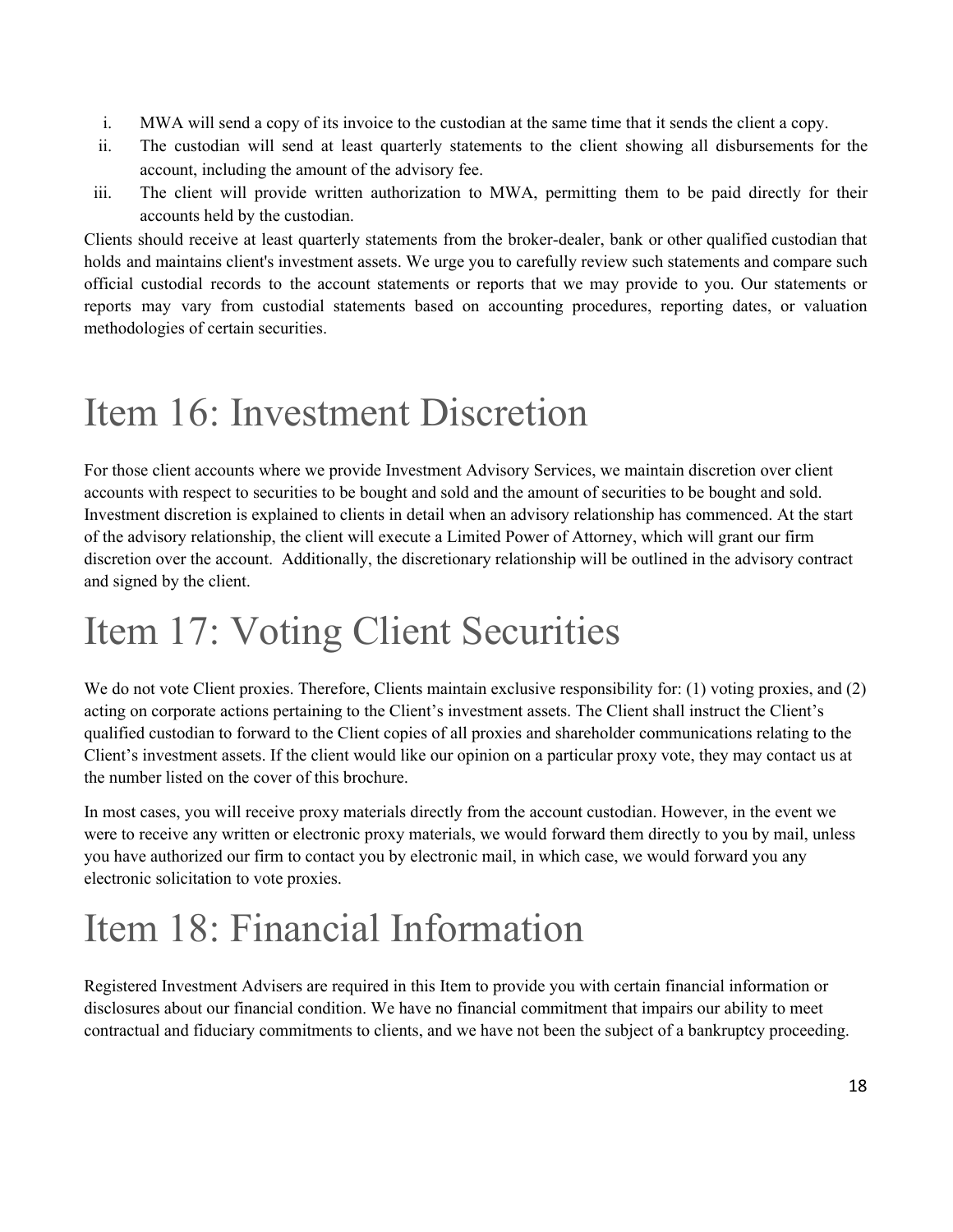We do not have custody of client funds or securities or require or solicit prepayment of more than \$500 in fees per client six months in advance.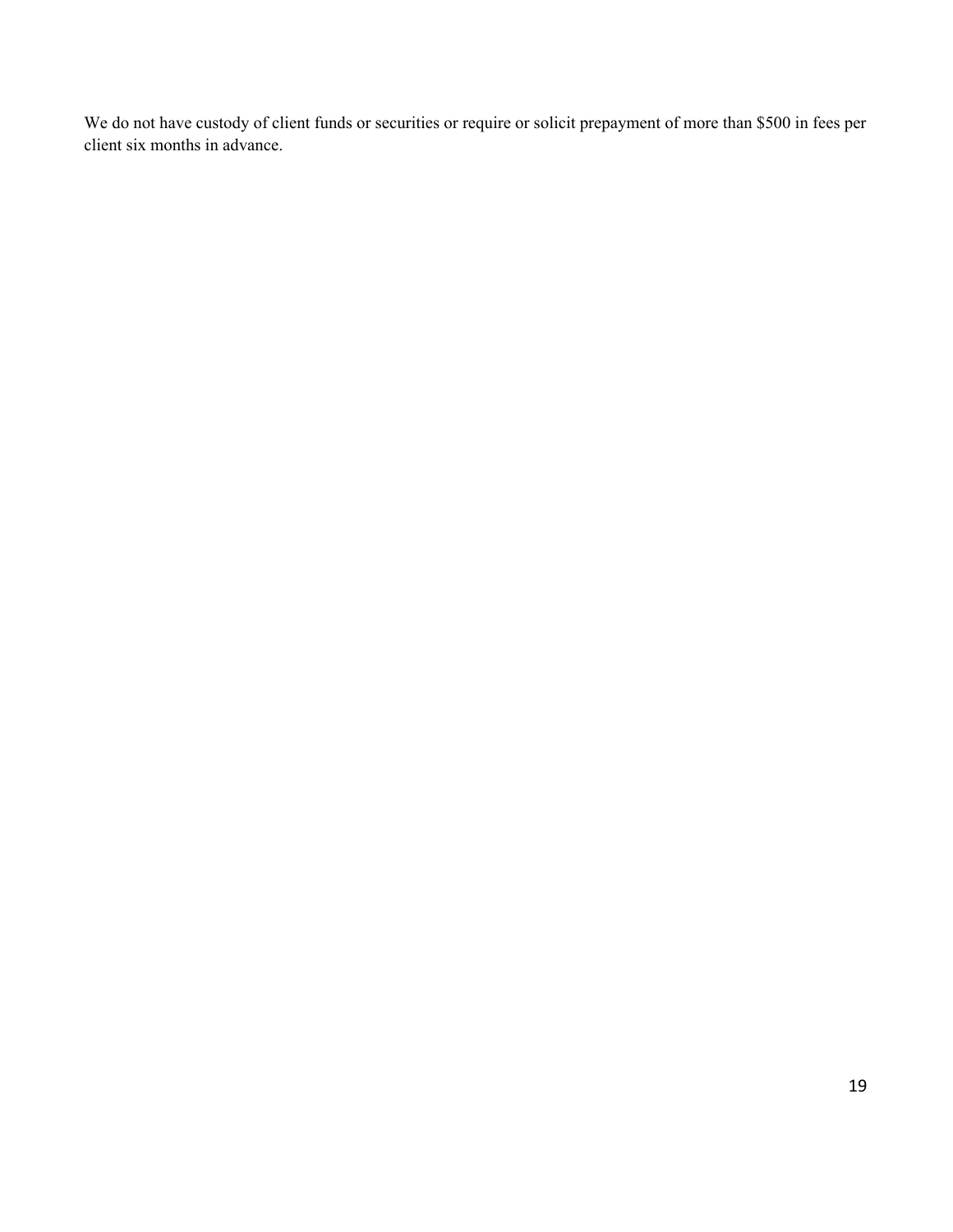# <span id="page-19-0"></span>Item 19: Requirements for State-Registered Advisers

## **Rebecca MacDonald**

Born: 1981

### **Business Experience**

- 12/2018 Present, MacDonald Wealth Associates LLC, Owner and CCO
- 01/2017 12/2018, Wells Fargo Private Bank, Senior Vice President/Wealth Advisor
- 01/2005 12/2016, Bank of the West, Wealth Management Market Leader

### **Professional Designations, Licensing & Exams**

**● Series 66 - The Uniform Combined State Law Examination**

### **Other Business Activities**

Rebecca MacDonald is the part owner and secretary of MSM Group, Inc. MSM Group, Inc. is a marketing consulting company. This activity accounts for less than 10% of her time.

## **Performance-Based Fees**

MWA is not compensated by performance-based fees.

## **Material Disciplinary Disclosures**

No management person at MacDonald Wealth Associates LLC has ever been involved in an arbitration claim of any kind or been found liable in a civil, self-regulatory organization, or administrative proceeding.

## **Material Relationships That Management Persons Have With Issuers of Securities**

MacDonald Wealth Associates LLC, nor Rebecca MacDonald, have any relationship or arrangement with issuers of securities, in addition to what is described in Item 10.

## **Additional Compensation**

Rebecca MacDonald does not receive any economic benefit from any person, company, or organization, in exchange for providing clients advisory services through MWA.

## **Supervision**

Rebecca MacDonald, as Owner and Chief Compliance Officer of MWA, is responsible for supervision. She may be contacted at the phone number on this brochure supplement.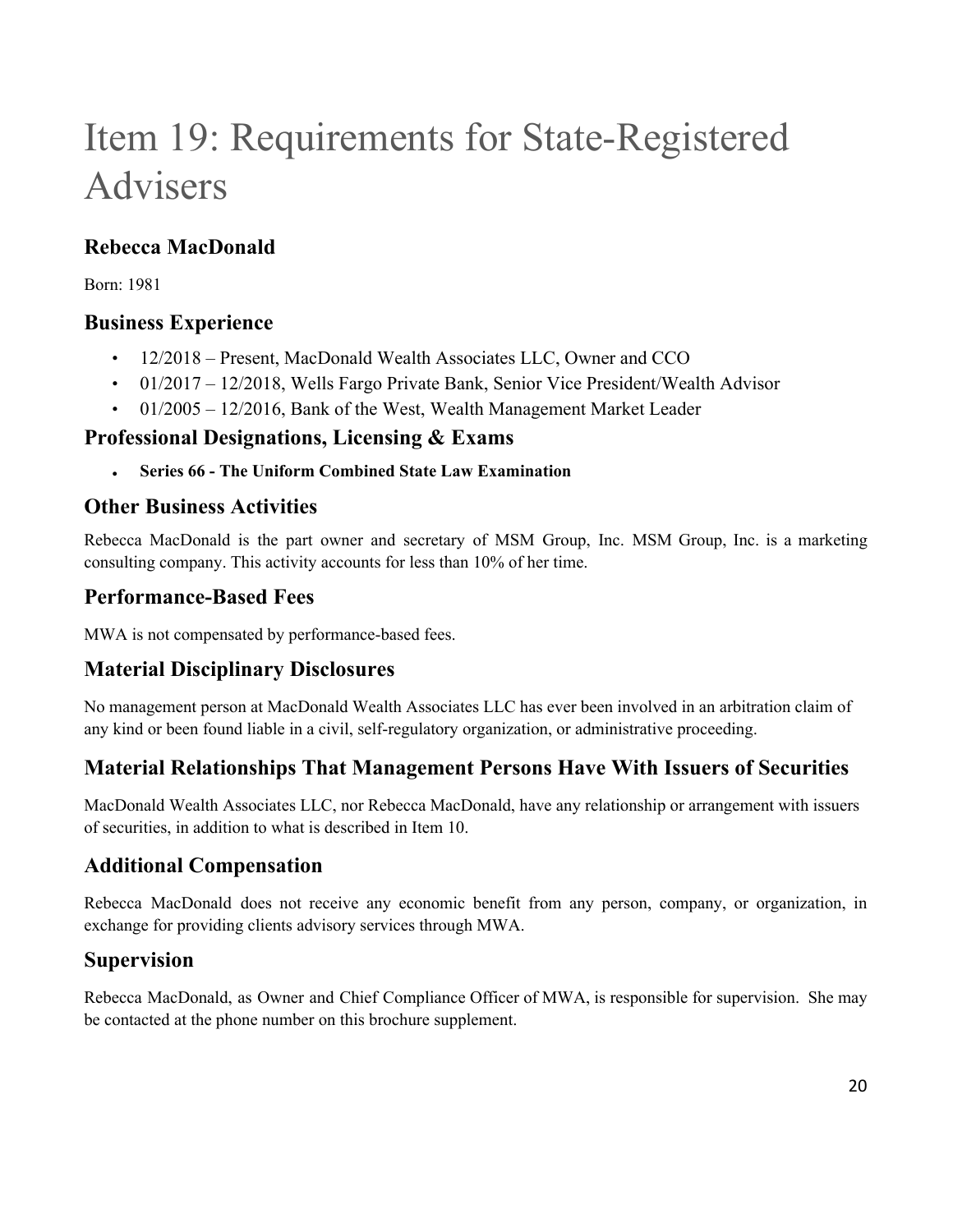## **Requirements for State Registered Advisers**

Rebecca MacDonald has NOT been involved in an arbitration, civil proceeding, self-regulatory proceeding, administrative proceeding, or a bankruptcy petition.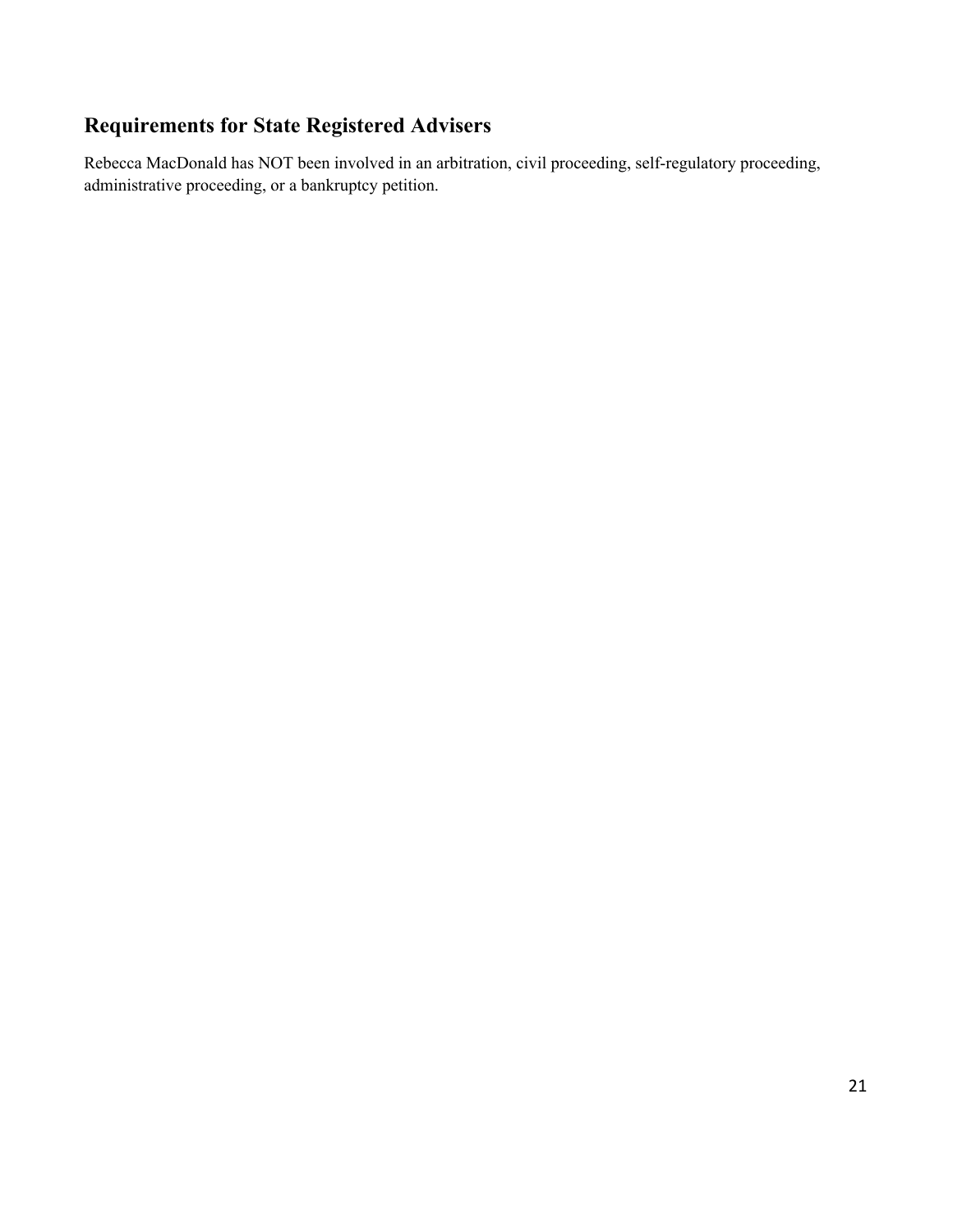## MacDonald Wealth Associates LLC

9304 Jadecrest Drive Las Vegas, NV 89134 (702) 278-0355

Dated January 16, 2019

## Form ADV Part 2B – Brochure Supplement

## <span id="page-21-0"></span>*For*

## **Rebecca MacDonald [Individual CRD# 4971970]**

#### Owner, and Chief Compliance Officer

This brochure supplement provides information about Rebecca MacDonald that supplements the MacDonald Wealth Associates LLC ("MWA") brochure. A copy of that brochure precedes this supplement. Please contact Rebecca MacDonald if the MWA brochure is not included with this supplement or if you have any questions about the contents of this supplement.

Additional information about Rebecca MacDonald is available on the SEC's website at [www.adviserinfo.sec.gov](http://www.adviserinfo.sec.gov/) which can be found using the identification number 4971970.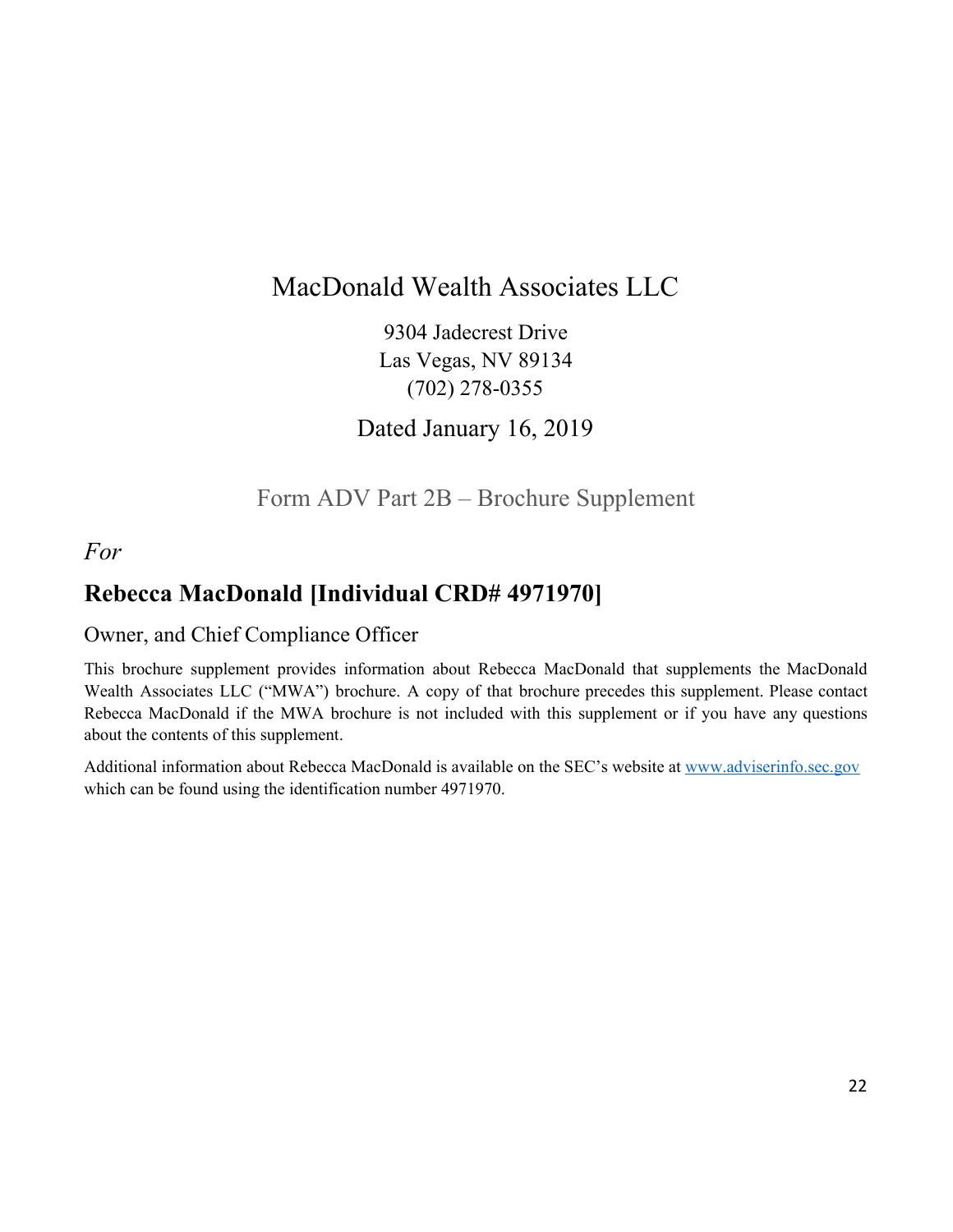# Item 2: Educational Background and Business Experience

## **Rebecca MacDonald**

Born: 1981

## **Business Experience**

- 12/2018 Present, MacDonald Wealth Associates LLC, Owner and CCO
- 01/2017 12/2018, Wells Fargo Private Bank, Senior Vice President/Wealth Advisor
- $\cdot$  01/2005 12/2016, Bank of the West, Wealth Management Market Leader

## **Professional Designations, Licensing & Exams**

**● Series 66 - The Uniform Combined State Law Examination**

# Item 3: Disciplinary Information

No management person at MacDonald Wealth Associates LLC has ever been involved in an arbitration claim of any kind or been found liable in a civil, self-regulatory organization, or administrative proceeding.

# Item 4: Other Business Activities

Rebecca MacDonald is the part owner and secretary of MSM Group, Inc. MSM Group, Inc. is a marketing consulting company. This activity accounts for less than 10% of her time.

# Item 5: Additional Compensation

Rebecca MacDonald does not receive any economic benefit from any person, company, or organization, in exchange for providing clients advisory services through MWA.

# Item 6: Supervision

Rebecca MacDonald, as Owner and Chief Compliance Officer of MWA, is responsible for supervision. She may be contacted at the phone number on this brochure supplement.